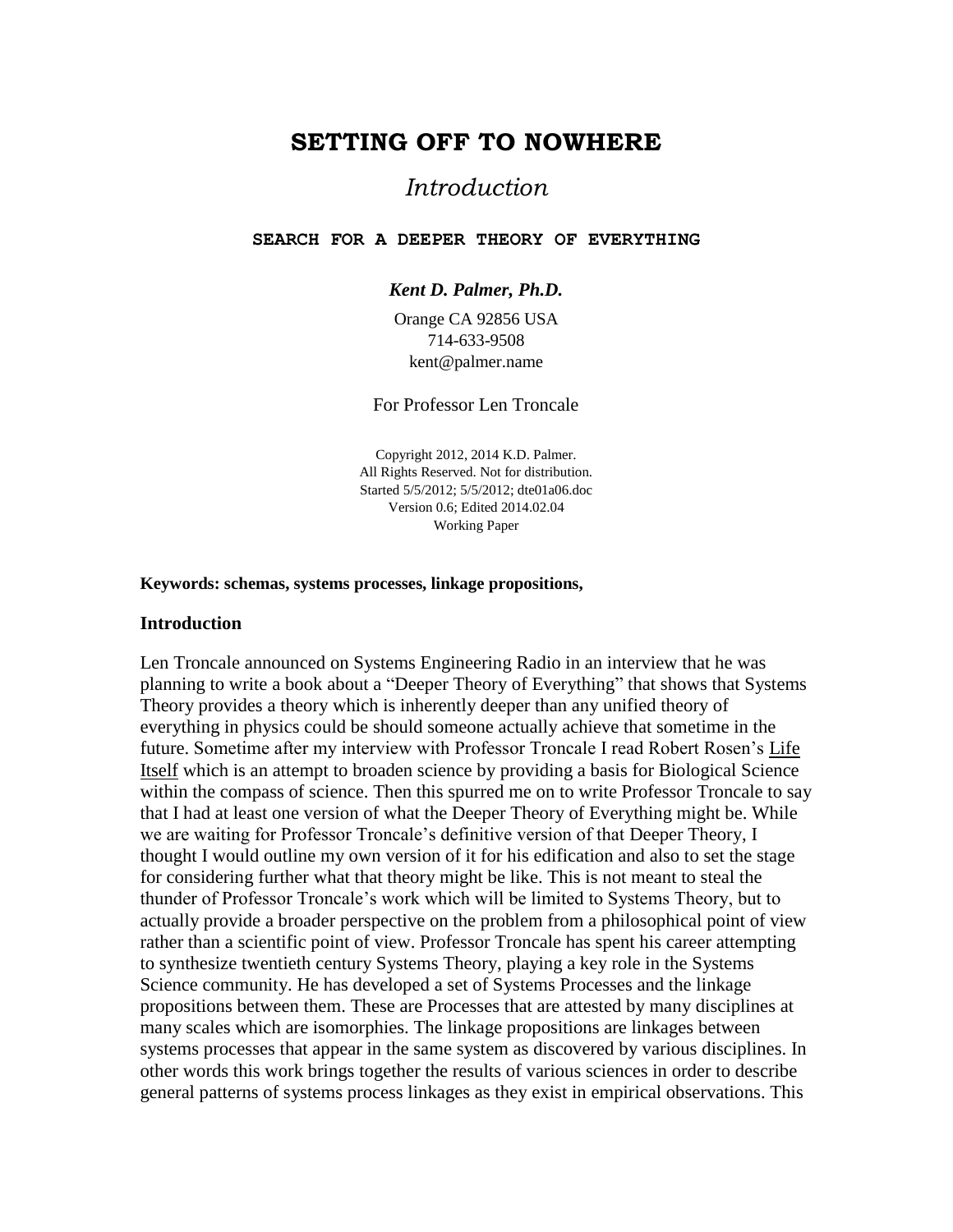work as been described in various papers of Len Troncale through the years and to me is an extremely important contribution to bringing a scientific dimension to systems theory and thus actually making systems science a reality. I have encouraged Professor Troncale to make his book on the Deeper Theory of Everything a high priority so that his results will remain a part of the evolution systems science for the foreseeable future. I myself have benefited greatly from my interaction with Professor Troncale through the interviews he has done with me. And this book is hoped to be seen as a contribution to our continuing dialogue.

I need Professor Troncale's work so that I can fit it into my own wider framework which I call General Schemas Theory. Within General Schemas Theory systems are one out of many schemas. My own work is speculative and hypothetical and not particularly attempting to be "scientific" in the sense that Professor Troncale is attempting to achieve in his vision of Systems Science. Rather my work is philosophical and attempts to push the boundaries of science as far as I can, in order to understand the limitations of science. My work has culminated in a dissertation called **Emergent Design** which was completed in 2009 which was a Ph.D. in Systems Engineering. This is the complement to my earlier Ph.D. in Sociology from the London School of Economics called The Structure of Theoretical Systems in relation to Emergence. During my research for my Ph.D. I invented Schemas Theory the next higher level of abstraction above System Theory. And I advanced a hypothesis as to how many Schemas there were and how they were related to each other. I also created what I call Meta-systems Theory which studies the inverse dual of Systems which I also describe in my dissertation. Meta-systems are another schema that is the dual of the System Schema. Other schemas are the Facet, Monad, Pattern, Form, (System), (Meta-system), Domain, World, Kosmos and Pluriverse. Schemas Theory studies the relations between the various schemas and their relation to other important ideas like the Peirce/Fuller principles, the Pleroma, and various ontological modes called the Meta-levels of Being. So my goal here is to lay the ground work for understanding philosophically Len Troncale's work on the Deeper Theory of Everything with respect to the Systems Schema by considering the place of the Systems Schema within the context of Schemas Theory and with respect to other philosophical concepts of significance to the question. But also I wish to place this enterprise in the context of the work of Robert Rosen which is key. I was led to read Robert Rosen's work through my association with Jack Ring. I was working on an ontological project that he had asked me to participate in and he introduced me to the work of James Kineman who is an interpreter of Rosen. I attempted to figure out how my own work and that of Jack Ring and other theorists like Sowa's fit together with that of Kineman which centers around an interpretation of the four causes of Aristotle as a system. Eventually I came to the conclusion that Kineman had made a mistake by going against Rosen's advice and treating the causes as a system. I later learned I was wrong about Kineman's theory. But the misiterpretation which reads Kineman's work literally is still illuminating. You cannot treat the four causes of Aristotle as a System, if you do it falls apart. Kineman was instead using them has heuristics for the moments of the interaction of a System within its niche in the meta-system and thus treating them as what Deleuze calls quasi-causes which is something very different from what I had interpreted Kineman as doing on first reading his work. And in order to understand the roots of what I perceived as a mistake I decided it was necessary to read Life Itself, a book I should have read long ago, but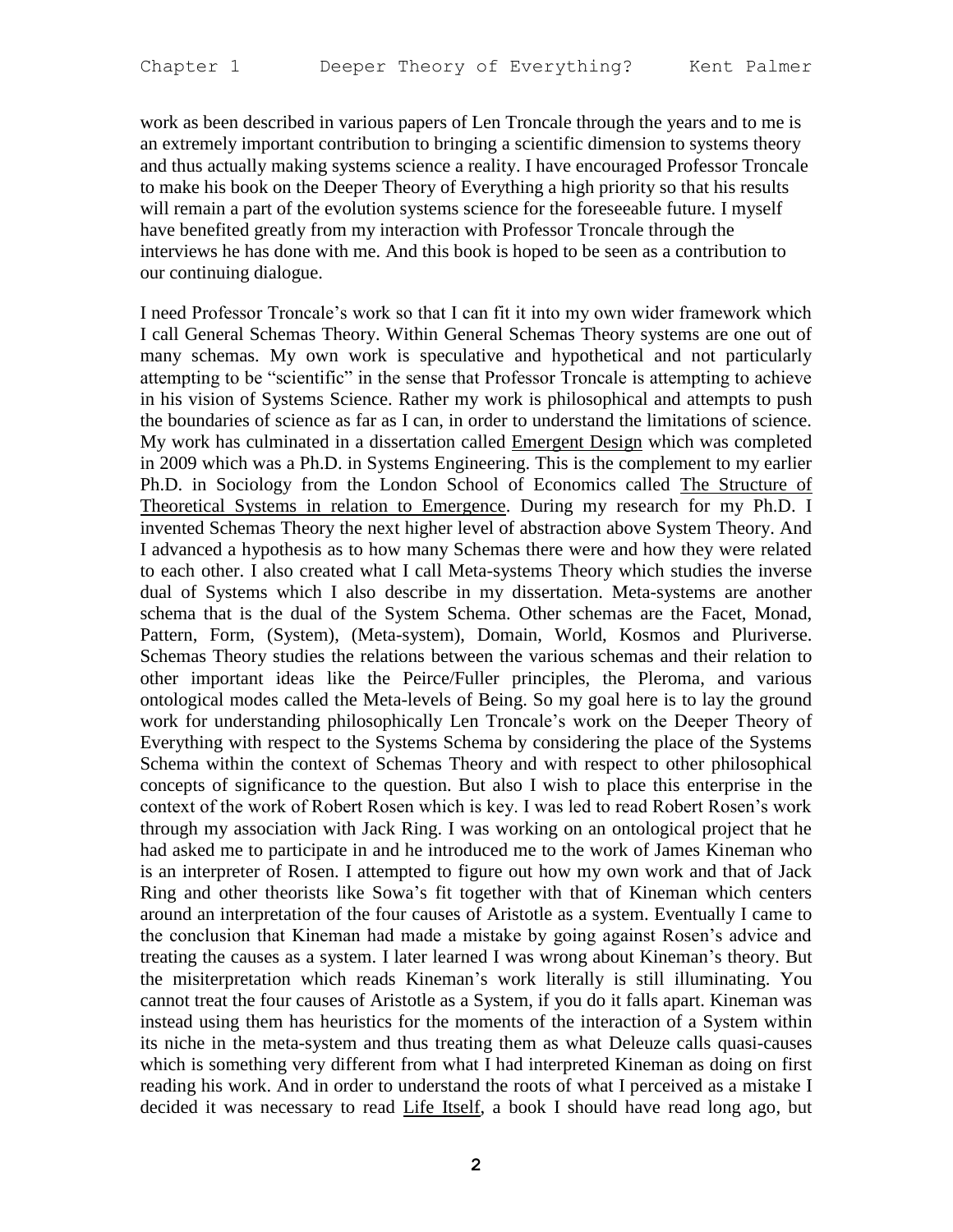which I only knew from the secondary literature. Well as usual the secondary literature does not do Rosen's work justice, because his work is very deep in as much as it is an exploration of the structures of entailment in logic and causation. And in that work he uses the causes of Aristotle as a touch stone. Basically this work attempts to make room for Biology in Science by showing that physical theories use of entailment is extremely limited and that the space of possible entailment is richer than presumed by most philosophers of science, i.e. wide enough to include biology. I thought his work was so important as a foundation for my own work I began a series of tutorials with notes on Systems Radio (systemsradio.net) which is still on-going. However, from that I have decide to concurrently write this book which attempts to bring together my arguments for a deeper theory of everything at the Schematic level as a complement to the hoped for version that Professor Troncale has said he would like to do at the Systems Level which of course would be more scientific than my exposition and less speculative, but probably less rooted in philosophical concerns, especially of the Continental type.

Here I begin to sketch my argument for a deeper theory of everything at the schematic level inspired by the work of Professor Troncale and his rework of the list of systems processes and the linkage propositions which he is engaged in with other collaborators. Professor Troncale was kind enough to send me preprints of this work and allow me to comment. My comments consisted of an attempt to place the Processes in the context of the Schemas hierarchy, and also an attempt to add all the schemas to his set of linkage propositions. His main comment on my contribution and my talk on Special Systems Theory that he saw was that my theories are somewhat Grandiose. And since I consider myself a speculative philosopher I am willing to embrace that characterization. Speculative Philosophy is somewhat out of vogue as has been until recently Continental Philosophy. I advocate both and attempt to practice them with my problematic being an attempt to understand the nature of the Western Worldvew, and within that of the limits of Western Science. As Western Science and Technology hand in hand with Corporatism (capitalism combined with communism and fascism as a result of a century of mutual struggle that is striving for global domination) is engaged in a war on the planet we dwell on I think this is a worthy subject of study, since the fate of all we hold dear is bound up in it.

## **Is there a Deeper Theory of Everything?**

Here I outline my argument for a deeper theory of everything along probably different lines from those suggested by Len Troncale in his announced book on the subject. In my own version I would like to start with the work of Robert Rosen especially Life Itself. The details of Life Itself I will leave to my tutorial on it. But I think for all Systems Theorists that his work is an excellent starting point for considering the nature of Natural Science and our relation to it via our understanding of entailment as it exists in syntactic formal systems and casual natural systems. The basic message of Life Itself is that Physics as a descriptive framework based on mechanism and machine is very narrow. There are more possibilities in entailment than is contemplated by Physical Science and its handmaiden Analytical Philosophy of Science. We need to make use of that richer region of entailment in order to include Biology in Science but also in order to understand Autopoietic Systems theory, and other Special Systems including Autonomic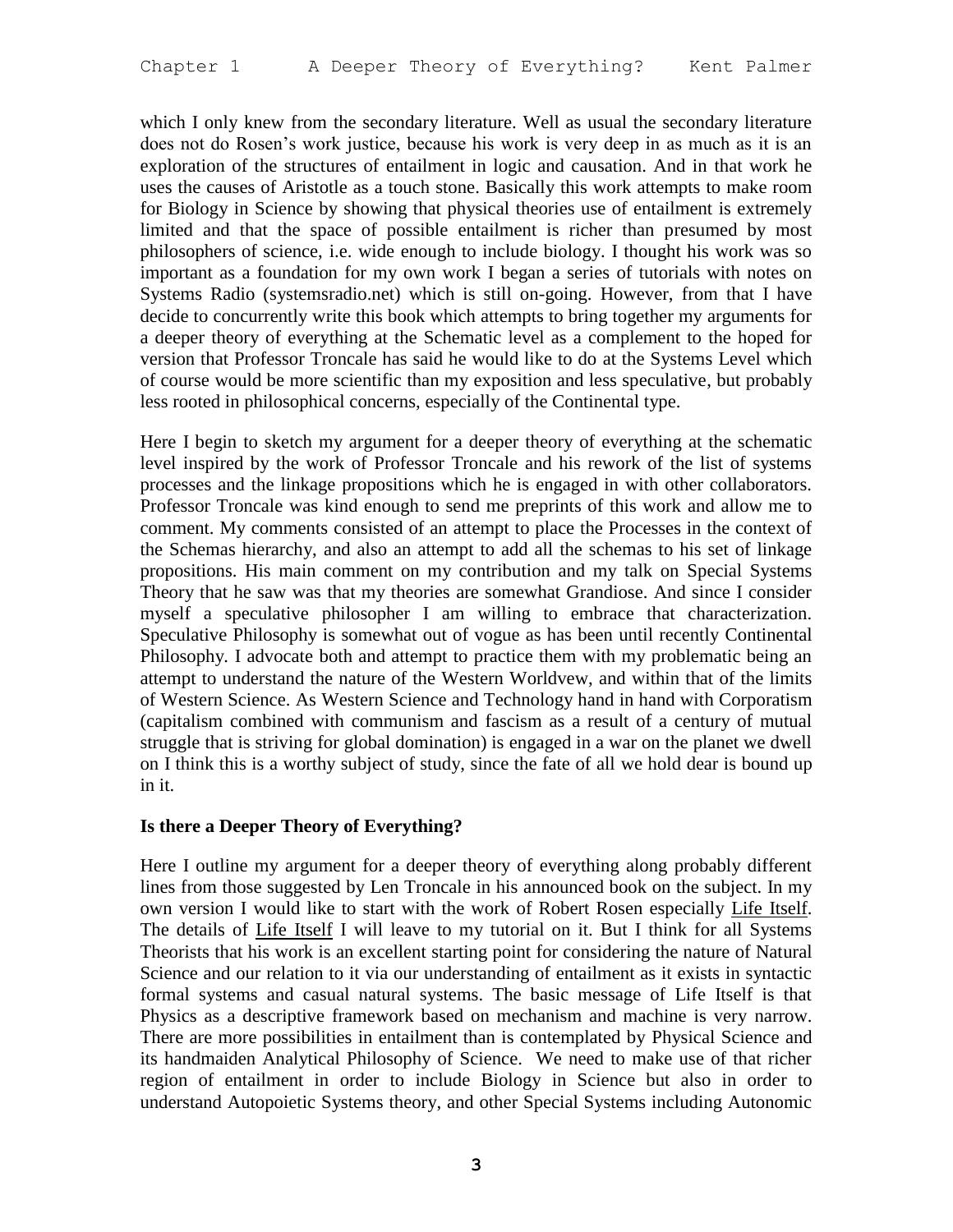Systems and Self-\* systems of various kinds. But the focus on Entailment by Rosen is not enough. And so here (as in the tutorial on Rosen's work) we will talk about what is still missing after we recognize the space of richer entailment that Rosen points out.

The basic argument is as follows:

Rosen deals with entailment in Formal Systems and Natural Systems and the modeling relation between them via insights into Category Theory. But Rosen does not recognize the difference between systems and their inverse duals meta-systems and he does not recognize the inverse duals of Sets which is Masses. Both Meta-systems and Masses tend to be conflated and ignored in our tradition. I only happened on Meta-systems because in the Issue of the International Journal of Systems Science where I published my lone published paper there was a categorical representation of George Klir's Architecture of Systems Problem Solving which is my favorite Systems Theory which I have been using for years as the basis for much of my own work on Systems Theory. My paper on Software Design was based on his Formal Structural Systems theory. I did the only thing I knew to do with a category theory representation at the time, I tried to reverse the arrows to see if it was self-similar. But when I reversed the arrows it seemed to me that it was describing something else and not a systems theory any longer. So I started searching for another "schema" other than the system that the reversed arrows might be indicating. Eventually I found theorists who had posited such a entity in the work of Arkady Plotnitsky (Complementarities) and in Bataille (Accursed Share). Once I found a candidate for the inverse dual of the System I started trying to formalize it. And out of that came my work on Meta-systems theory and Schemas theory and eventually my dissertation on Emergent Design. Now when we realize that Rosen is not seeing the whole universe of possible entailment structures because of his leaving out of metasystems and masses, then we start to realize that the whole territory that is being surveyed is much narrower than that which exists. So my addition to the ideas of Troncale, Klir, and Rosen revolves around attempting to show that this wider territory now marked with 'be here Dragons' is interesting and worth considering for any version of post-modern science. Just as Rosen shows that the view of entailment is too narrow in physics with their concentration on mechanisms and machines, so to I claim that the view of logic that is only syllogistic is also too narrow because the dual of the set on which syllogistic logic is based also has a dual which is pervasion logic, and instance of which we see in the Laws of Form by G. Spencer Brown which is a boundary logic for masses as shown by W. Bricken (http://www.boundarymath.org/). The recognition that both Meta-systems and Masses are ignored in our worldview and conflated allows us to see that there is a bias in the worldview against these types of formalism, or systemism, or metasystemisms. And because here meta-means what is beyond, i.e. the context, situation, medium, environment, ecosystem, etc. it is precisely the problems in the environment that are being caused by this blindspot in our tradition. So while Len Troncale wants to operate within the boundaries of Science with his catalog of Systems Processes and the associated linkage propositions that are based on various empirical studies in different disciplines that use the system schema, what I am talking about basically goes beyond science and technology as it is being practiced today into the netherworld which is beyond the pale, and we can only get there via speculation because our tradition has suppressed or repressed the knowledge of this inverse dual of the system. Rosen calls it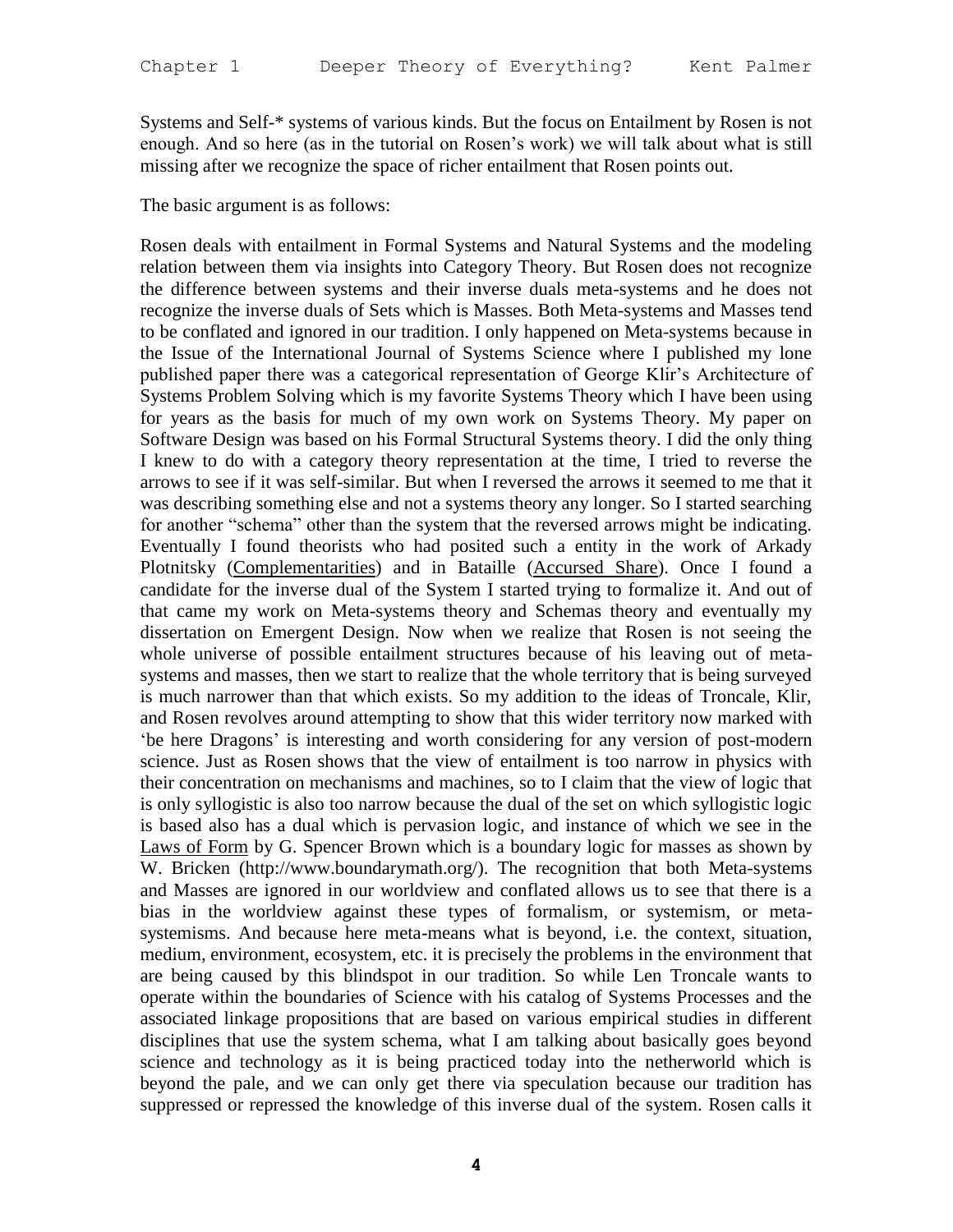the ambience, and he wants to relate it to language, but he wants to keep it vague. However, what we want to say is that the meta-system is just as formalizable as the system if you can see it. But we cannot see it because it is not part of the gestalt of our worldview, it is a blindspot that everyone misses "systematically" precisely because it refuses systematization.

The presentation of the System and the hiding of the Meta-system from our view is part of what Heidegger calls the Enframing of Onto-Theological Metaphysics which Derrida calls Logo-Centrism. The Enframing cause everything to appear as a resource to be ordered systematically, including man himself. Such an ordering is called a Standing Reserve. But resources is what the Meta-system orders. The meta-system is the operating system, the Universal Turing machine, that runs many Turing machines, i.e. Systems applications. As such it gives time slices, and memory regions, and communication portals to systems applications, i.e. Turing Machines. Operating Systems as we know from Computer Science have a fundamentally different structure from applications. One difference is that operating systems never halt and thus there is no such thing as a halting problem for them. Rosen does not seem to think this difference between the Universal Turing machine and the Turing machine is worth mentioning in his analysis of the machine in terms of a Turing machine. But it is important for understanding that the Meta-system even though it has a different order from the System is still formalizable. And we understand as well that when we talk about the Enframing that Heidegger points out what it means is that we are systematizing resources, i.e. creating an operating system, and it is precisely this reduction of the meta-system to the system, thinking that a universal Turing machine is still just a Turing machine, is the fundamental reductionism of our worldview that wants to see everything as a system, and wants to suppress the idea that there can be a different alternative order that is the inverse dual of the system, that I call the meta-system but which more precisely should be called with its own name the OpenScape. When we systematize the ordering of resources we enter the enframing that makes the system a figure on the obscured background of the meta-system, i.e., where the resources originally come from that are managed systematically. Rosen wants to see the Ambience and Language as these obscured broader concepts than the system with its environment or the formal system as a sub-language. He uses Godel's proof as the basis for that segregation of environmental causal systems and syntactic formal systems from the ambience and language as a whole. But this prevents us from recognizing the fundamental duality between the system and the meta-systemic openscape and the fact that both are representable and formalizable as has been done in mathematics already. In mathematics we have the breakup of geometry into three kinds, and algebra into three kinds, and this symmetry breaking that produces the various kinds of geometry and algebra is exactly the same move that produces meta-systemic field as the inverse dual of the system. And we owe it to my initial misinterpretation of Kineman and his apparent misinterpretation of Rosen which treates the four causes systematically (that was actually my misinterpreation of him)for us to understand how this catastrophe works in systems theory by which the system collapses into the meta-system. Kineman appears to go back to Rosen's use of the four causes that Rosen thinks are separate grounds. Kineman appears takes them as a cyclical system of causal types and thus produces the difference between the model and the concrete system on the one hand and the difference between structure and function on the other. Rosen does not go so far and in fact warns us against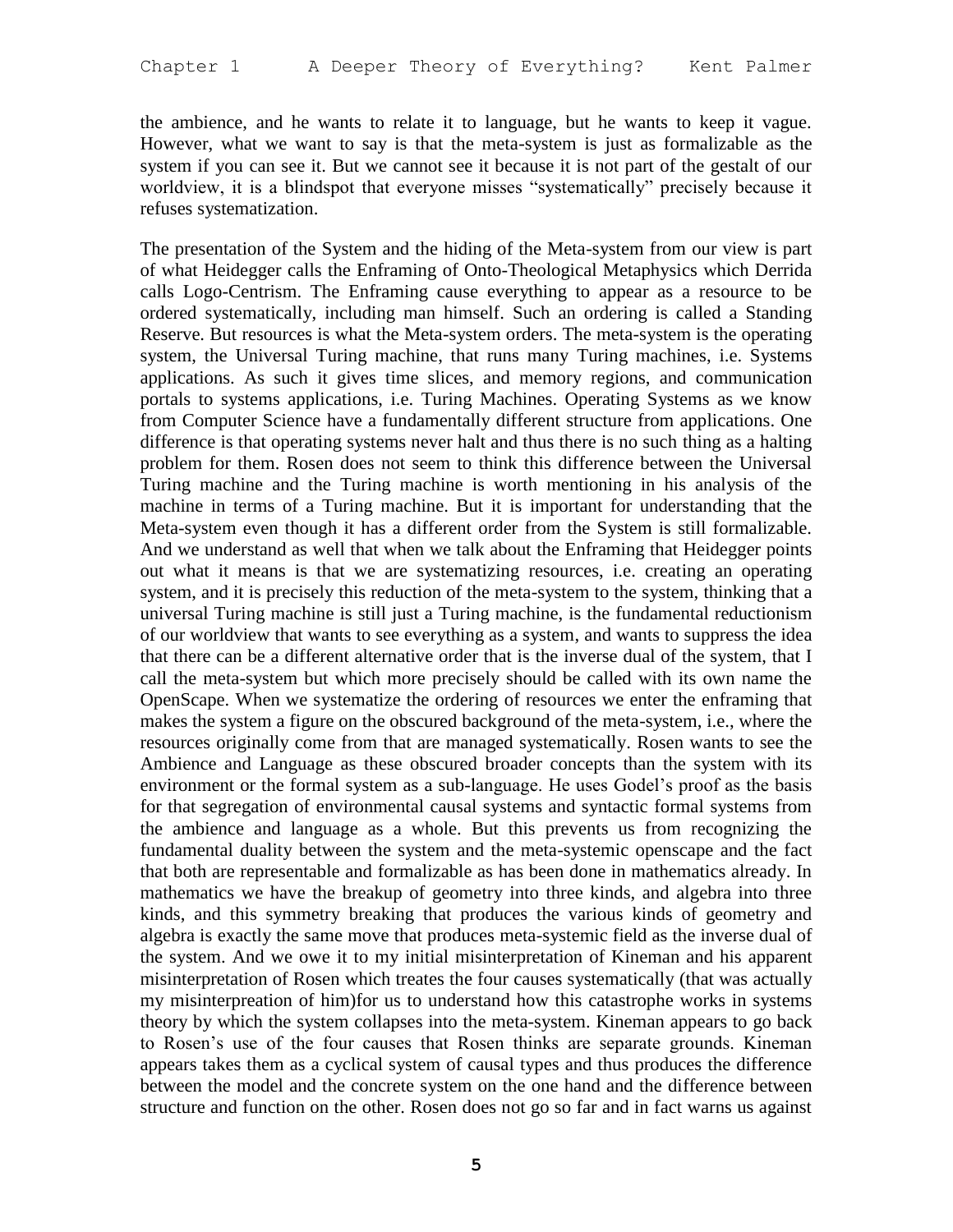thinking the causes of Aristotle are a common ground, but rather he sees them as different ground, in fact that is central to his argument that the final cause should be separated from Telos and included as a bonified type of entailment that is available to make biological systems comprehensible within science itself, rather than as a separate type of life-force (elan vital) as was done by Bergson. What happens when we consider the four causes as a system is precisely the same as what happens when we consider the four axioms of pure geometry a system by adding to it the axiom of parallel lines, the purity of the system breaks down into the meta-system via a catastrophic symmetry breaking that produces the meta-systemic field. Now Rosen himself points out that Aristotle's causes are universal in the sense that they apply equally to formal systems implication and natural systems causality. And so what we recognize is that the four causes (aition) of Aristotle is the axiomatic platform for entailment in general, and that when we take them together as a system, this actually generates the meta-system as a catastrophic failure to attain closure. And so actually this misinterpretation of James Kineman and his apparent interpretation of Rosen does us an immense favor by showing that it is the causes of Aristotle that plays the role of the Axiomatic Platform in Science. In other words if I had not misinterpreted Kineman I would not have seen that it is possible for the same kind of collapse that occurs when we go from absolute geometry to the non-euclidian geometry also occurs if you treat the four causes of Aristotle as if they were a system. Kineman actually is avoiding this pitfall, but on first reading it is easy to interpret what he is doing as making that mistake. Only after a lot of explanation did I realize that he was addressing a completely different problem which was precisely the relation of the system to the meta-system in which he used the four causes as heuristics for quasi-causes, so that the systematic treatment of the causes was not his intention. And the attempt to systematize that platform is precisely what causes us to be thrown into meta-science. And this as Rosen says is because of Godel's proof, because science cannot have a science of itself, but when it tries to do that then it explodes into philosophy of science or metaphysics or worse that deals with the questions that Science cannot answer and also those it cannot even ask.

It turns out that actually Kineman was doing something much more sophisticated than I first understood in my critique of him, and he took time to show me how I had mistook what his intention in his papers. I corrected my paper "What are the Principles in Practice" once I understood that he was not talking about causes but quasi-causes, and he was focused on the relation of the system to its niche in the meta-system and was merely using the causes of Aristotle as the heuristic to describe the interaction of System and Meta-system within its niche. It turns out that Special Systems Theory confirms the relations he posits heuristically in its mathematics. Thus Kineman was not reifying the Four Causes by seeing them as a closed system as I had thought. But still this is an interesting point that if we take the four causes it falls apart like the axiomatic platform does when absolute geometry falls apart by the addition of the fifth axiom and producing an image of the meta-system though the production of non-euclidian geometry. Just looking at the diagrams in Kineman's work that is what appears to be happening, and it is very interesting to note that this interpretation of the four causes is unstable, while the more subtle interpretation that sees these as heuristic quasi-causes within the system/niche/metasystem interface which is intended by Kineman is a very interesting development in line with Special Systems Theory. This shows that misinterpretations can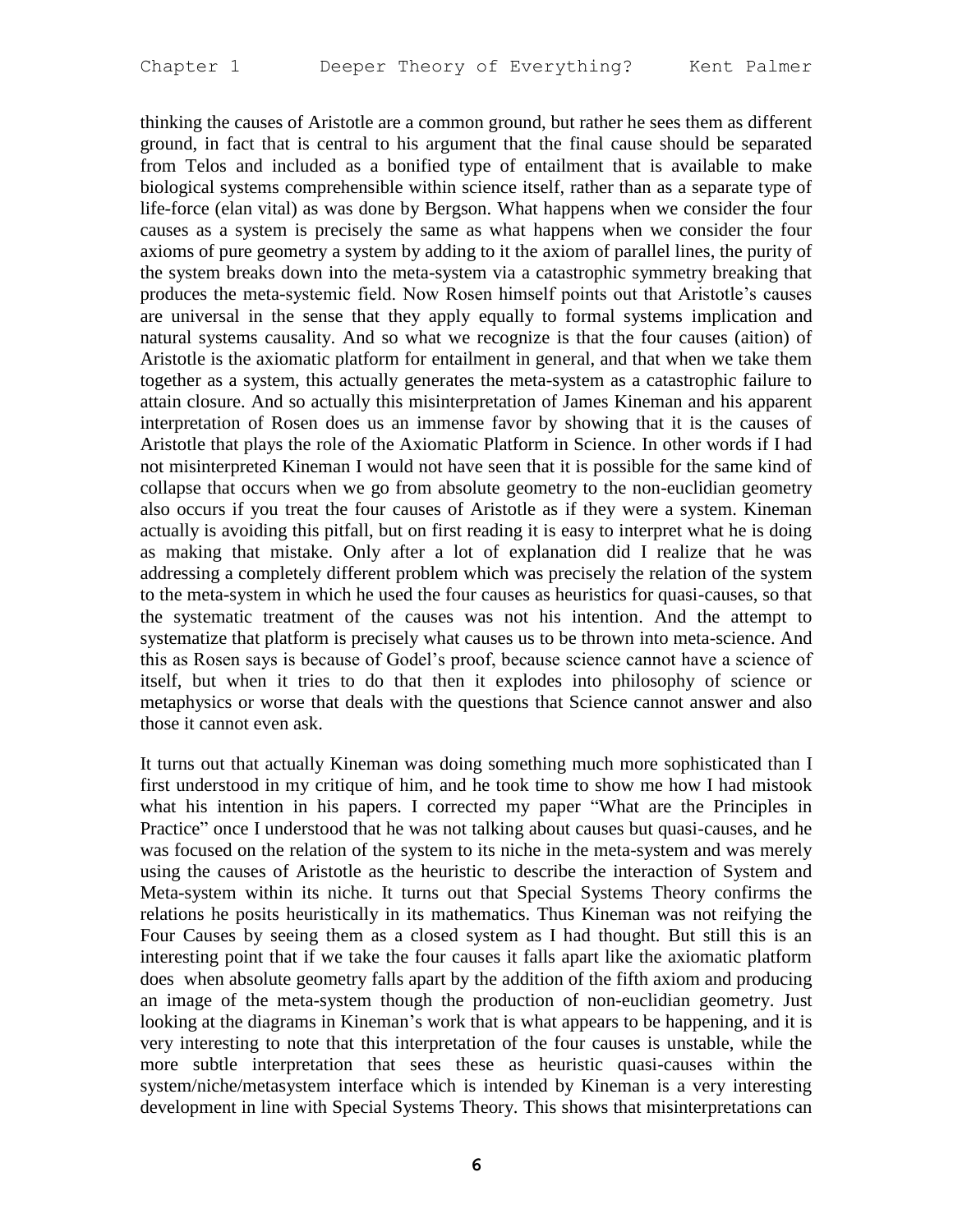themselves sometimes be productive.

Much of this is the territory that Husserl already staked out in his work Krisis. Usually Krisis is seen as the rejoinder to Heidegger's Being and Time. Husserl did not agree with Being and Time and saw it as going outside the province of Phenomenology as he had defined it in a Kantian frame. But when we look closely we can see that many of the themes are the same, and when we learn about Husserl's unpublished works from D. Welton (The Other Husserl) then we see that really Heidegger and Merleau-Ponty are really just adumbrations of genetic phenomenology developed by Husserl toward the end of his life. Thus Husserl's Phenomenology is broader than we give it credit for based on the published works. But also Heidegger is trying to distance himself from Husserl by going back to Hegel's earlier phenomenology for inspiration, and also treating Aristotle phenomenologically. It is generally not noted that Dasein is Hegel's term for determinate being, and that for Hegel this was prior to the arising of subject or object. Hegel saw nothing and being as primal opposites, and conceived of nothing in the Buddhist sense of emptiness. He saw the aufhebung of this duality between being and existence as giving the flux of Heraclitus, and Dasein was a determinate being that arose out of this flux. This is a very sophisticated and farsighted position. And Heidegger takes advantage of it to define a point prior to the arising of the subject/object dichotomy, which is existential in his sense, i.e. an ecstasy by which the world is projected by dasein that lives in the world, which is fundamentally the Kantian picture. Kant solves the problem of Hume's skepticism in a very sophisticated way by positing that there are synthetic a priories like space/time that are projected prior to experience and that based on that the categories that sustain the object of science are projected as well. This projection that is a necessary condition for the possibility of experience Kant calls transcendental. For Kant then causes as external entailments in the natural world come from us, and thus are species of formal entailments such as you get in logic. We discover them in experience but if we did not project them first they could not be discovered. Kant does not question the types of Cause elucidated by Aristotle so they continue to resound in the tradition. Kant merely says that if causes are applied to external phenomena that are the result of noumena then they must have originally come from our prior projections of them. It is this Kantian view that Rosen should really deal with rather than only mentioning Descartes as a starting point for his rummaging around in the metaphysical basement of science. Descartes philosophy was still dogmatic, as was that of Spinoza, Leibniz and Hume, and was not raised to the Critical level that sees the subject rather than the object as the center of the Universe that humans see, because we cannot get out of ourselves into some objective viewpoint from nowhere. The only way we can have transcendental realism is on the basis of a transcendental idealism and that is the only way to get out of the dilemma of empiricism verses rationalism. But Kant's modernist philosophy, which by the way proposed the system as the basis for understanding things, and posited galaxies for the first time as our home beyond the neighborhood of our nearest star, had its problems in that it intensified the tendencies of the enlightenment. For Hegel Kantianism led directly to the Terror of the French Revolution which Blake writing at the same time as Hegel characterized as Urizen, i.e. reason out of control, cut off from emotion. The romantics were a reaction against this tendency to venerate reason, only part of the human psyche above all else. And Hegel wanted to get beyond this nihilistic opposition between the beautiful souls of the Romantics and Science based on reason alone. This led him to posit beyond Reason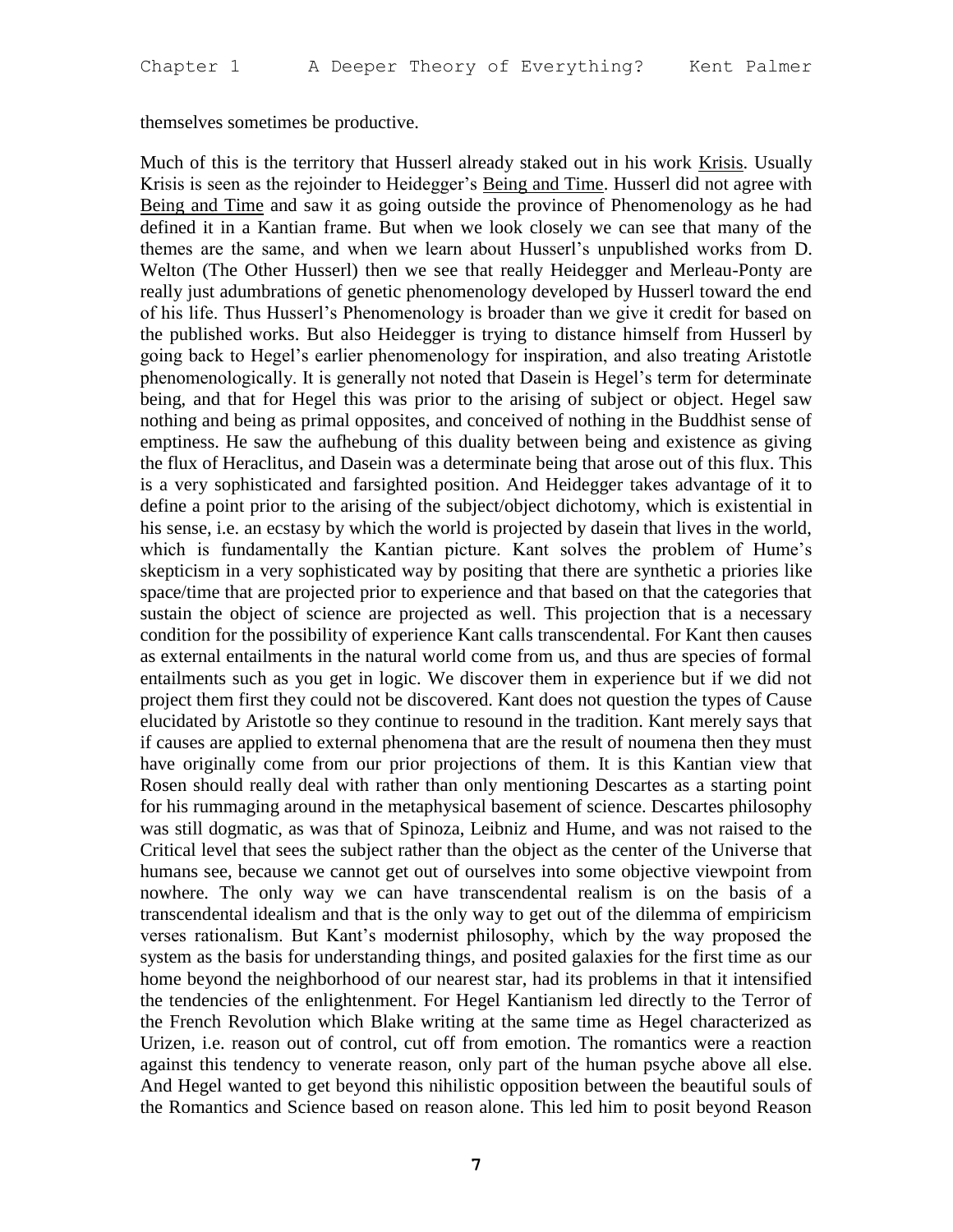Absolute Spirit, which in history discovered an absolute reason, a reason that did not become separated from concrete embodiment in historical phenomena. At one point in Being and Time Heidegger identifies Dasein with Spirit (Geist), literally the Ghost in the Machine.

Krisis is about how Science is pulling away from the lifeworld and becoming incompressible to men who are not scientists. And we can see Being and Time as offering a solution to this problem. It is little noted that Heidegger wanted a professorship in Physics, and Theology and that philosophy was his third choice. Thus he was well aware of the state of science of his time which saw the rise of relativity theory and quantum mechanics. We can see Being and Time as an analysis of these two incommensurate theories of physics that each consider a different scale, but which if brought together at the Planck scale generate nothing but absurdities. Both theories suggest that there are two planes of reality, the one that everyone sees which is the Newtonian, and another scale that is not seen. For one of them this other scale is very big, and for the other it is very small. Now both of these theories have had various tests and are considered confirmed even though they are at odds. Heidegger obviously thought as a philosopher that if science sees the world as bifurcated into two levels, then we should think of our everyday life in the same vein. Thus he went back to Aristotle and saw that he actually divided experience into several kinds of knowledge and one of which we had forgotten about was Phronesis (Judgment) and so Heidegger based his ideas about Dasein on Aristotle's kinds of knowledge which includes techne and episteme among others. If you think of Dasein being in the realm of phronesis, and its modes of Being are related to Techne (as readyto-hand) and Episteme (as present-at-hand) then you get a picture of how Heidegger used the resources of Aristotle's philosophy of knowledge to show that in everyday experience there are also two levels, i.e. Pure and Process Being. Pure Being is Newtonian, and Process Being can be seen as either the Relativistic Level or the Quantum Level. Since all science is predicated on techne, our access to the remote levels either macro-global or micro-local is mediated by our view of techne which Heidegger calls circumspective concern. So in his solution it is our view of technology that underlies science through this modality of Being that allows us to access the insights of Relativity and Quantum mechanics that goes beyond the Newtonian view. So from the point of view of Heidegger, the problems of Science being alien originate in our relation to technology within our lives, and the fundamental problem is that technology hides itself as it makes possible our immersion in the Newtonian world that seems so obvious to us as that which explains everything on the scale at which we are at home. We only can experience the extremes at which relativity theory and quantum mechanics operate via technology, and so it is a split in Being that already exists that is the root of the Krisis. Very few recognize that Heidegger is really a philosopher of science of his time and that he is oriented toward solving the problem that Husserl raises in Krisis after the appearance of Being and Time. The fact that Heidegger goes back beyond Husserl to get resources from Hegel and Aristotle to boost his phenomenology is very significant. Basically he is saying that his teacher who is following closely Kant has forgotten what came before and after Kant, namely Hegel and Aristotle and that they offer resources to get beyond the Subject/Object dichotomy with which Rosen begins his rummaging around the basement of science as he depends on Descartes too heavily, but also the various kinds of knowledge some of which Husserl has forgotten can also help us understand how Being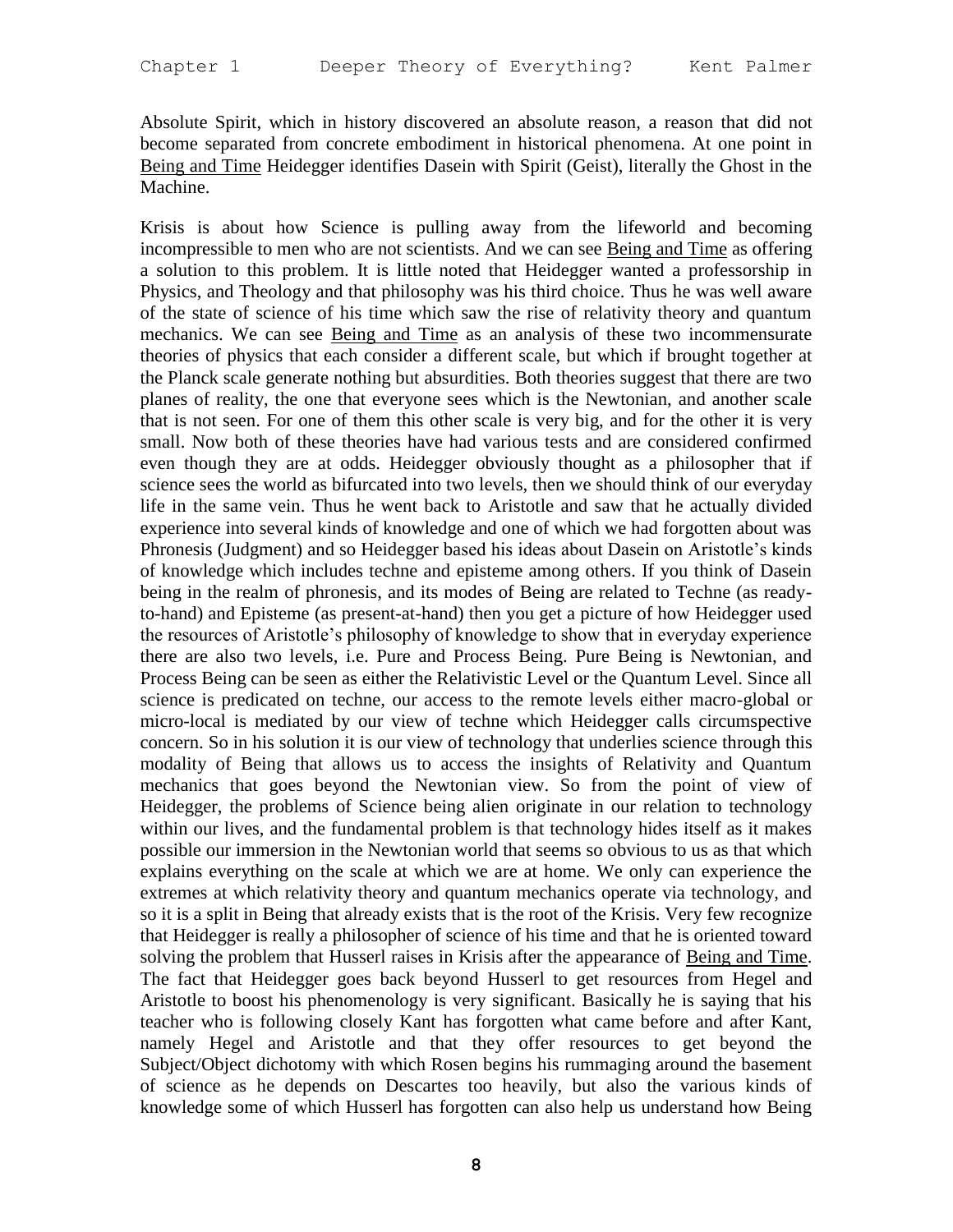itself has different modalities, and how it is the split between these modalities that cause the separation of science from the mundane lifeworld, and makes science incomprehensible to most of us because it harkens from a remote region we can only approach through sophisticated technology, and so technology that enables also cuts us off from understanding these other realms because technology hides itself and pushes Pure Being, i.e. frozen representations such as those that appear in Newtonian models to the fore. Notice that really Rosen only deals with Newtonian models, and he attempts to subsume Relativistic and Quantum science under the same rubric as far as entailment is concerned. He is probably right about this, but this sweeping of Relativity and Quantum science under the table is a limitation of Rosen's argument because just as philosophy fundamentally changed with Kant, Science fundamentally changed with the rise of relativity and quantum mechanics. This makes Rosen's treatment seem naïve in certain respects. There is more in philosophy and science than Descartes and Newton. But Rosen feels he can do this because from his point of view entailment has not changed.

Heidegger's solution, which was to split, Being into Modalities, i.e. present-at-hand and ready-to-hand which emanated from Dasein prior to the arising of the difference between Subject and Object, i.e. prior to the arising of the first dichotomy posited by Rosen in the metaphysical basement. But what Heidegger did not count on was the fact that once you allowed Being to be other than univocal, that other modes of being would appear. But of course he discovers the third one himself, which he called Being (crossed out) and which was later called Differance by Derrida. Heidegger was deeply shocked by this and instead of trying to discover what other modalities of Being might exist he attempts to get rid of Ontological Difference all together and produces instead the inverse dual of Being (Sein) which he calls Beyng (Seyn) again following Hegel who used Old High German. However, Merleau-Ponty was not so gun shy and he explored the upper reaches of Being and named Hyper Being (Difference, Being) and Wild Being. Deleuze went on to explore the nature of Wild Being in his work with Guattari, in Anti-Oedipus and Thousand Plateaus in which they attempted to construct an anti-Lacanian psychotherapy called schizoanalysis. So Continental Philosophy was driven to explore the higher logical types or (taken the other way) meta-levels of Being. We can apply Russell's theory of Higher Logical types to understand what they have done which is to name and work out the qualities of each emergent meta-level of Being. This is important for our story because it is an unexpected development that changes radically how we understand our own worldview. Rosen wants to adopt Category Theory that has a similar hierarchy which is element, arrow, functor, natural transformation, modulation, and fluctuation . . . The interesting thing about both of these hierarchies is that they are practically finite even though theoretically infinite. Heidegger thought he had opened an infinite Pandora's box as Cantor had. But in fact what happens in both hierarchies is that the space of possibilities widens and then dramatically narrows and keeps narrowing approaching a limit. We see this in the volume and surface areas of hyper-spheres. We would expect them to keep getting larger, but they stop growing and start shrinking between the fifth and seventh dimension, so high dimensional hyperspheres are extremely small. Because of this Rosen's appeal to Category Theory is justified as something that in relation to entailment will approach a limit. In the case of Being that limit is existence, and we obtain that phase transition at the fifth meta-level beyond Being which is called Ultra Being. Higher meta-levels of Being are actually nonduals and not further higher more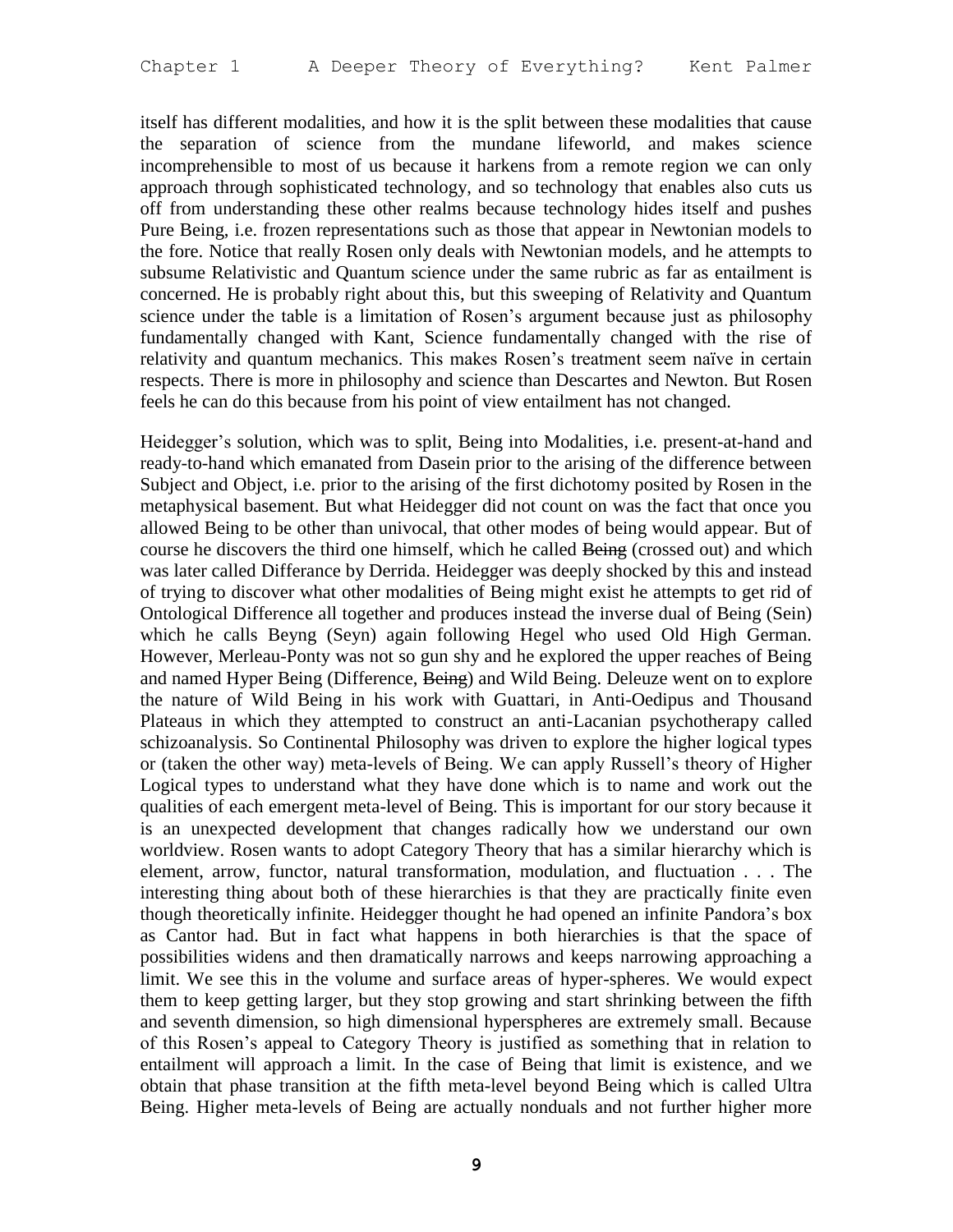esoteric kinds of being. Ideally Category Theory is infinite but practically it is limited. This is similar to algebra for which there are higher hyperalgebras but because they lose properties they become uninteresting after a few steps of the Cayley-Dickson process. So sometimes mathematics has its own limits built in to it, and we can occasionally take advantage of those, and sometimes they limit things such as the higher logical types of some set of categories, for instance they limit the aspects of being and the kinds of being themselves in a fundamental way. The evidence that these kinds of being have some bearing on the situation and are not just made up is the fact that Plato talks about the Third Kind of being in the Timaeus and hints around concerning the fourth. But they were forgotten in the tradition until they were rediscovered in Continental Philosophy. But if we look back into the Indo-European tradition we find that they exist since at least the time of the Vedas as the difference between the Indo-European gods and the Castes as discovered by Dumazil. So Heidegger's solution to the problem of the split in the world between the lifeworld and science which called forth the modalities, caused us to remember something that had been lost in oblivion within the tradition. But this worried Heidegger and that caused him to make an even more radical move, i.e. to posit an inverse dual of Being, i.e. Beyng, which he announces in his Contributions to Philosophy and Mindfulness. And this reveals the Pleroma which is a deeper ground within the worldview that had been also lost. The pleroma is comprised of striated and unstraited pairs of which Being is striated and Beyng is unstriated because it is strange, unique and onefold. Beyng in my own view is the realm of semantics, the realm that Rosen does not treat. The scandal that we do not know what semantics is in our tradition comes from the fact that we have lost Beyng in oblivion. The difference between Being and Beyng is that Being is forgotten, but Beyng is under the cover of Oblivion. Being is receding in forgetfulness from us while the Oblivion of Beyng overwhelms us. And the realization of the plus one and minus one positions of the pleroma causes us to realize also the zero position of Striated Emptiness and Unstriated Void. Emptiness is the nondual of Buddhism while Void is the nondual of Taoism which are two interpretations of the zero point of existence that occurs at the fifth meta-level of Being. There are other striated and unstriated opposites of the pleroma, which is the field out of which the worldview arises. But for our purposes here we only need to mention these opposites. What is interesting is that even at the ontological level there is the possibility of inverse duality like we have between system and meta-system (Openscape) and or between Set and Mass. Subsequently Beyng, Meta-system and Mass are conflated because there difference is not recognized. But in fact this conflation is not true because each has its own place and its own order that is just different from that of the orders that are recognized by the tradition which are extremely limited and constrained compared to the orders that exist in each of these very different realms. The systematic supersession of these various inverse duals in different registers is what onto-theological metaphysics is all about, and it is this over emphasis on one side and ignoring of the other side of these various inverse dualities that enact the enframing which is maintained as long as these fundamental differences that make a difference are suppressed and repressed.

So what happens when we stop suppressing and repressing these inverse duals? Suddenly there is a different duality that is seen as the core of the worldview which is the difference between physus and logos. Nomos stands between them as a nondual barzak, i.e. interspace or barrier. Thus instead of the subject being opposed to the ambience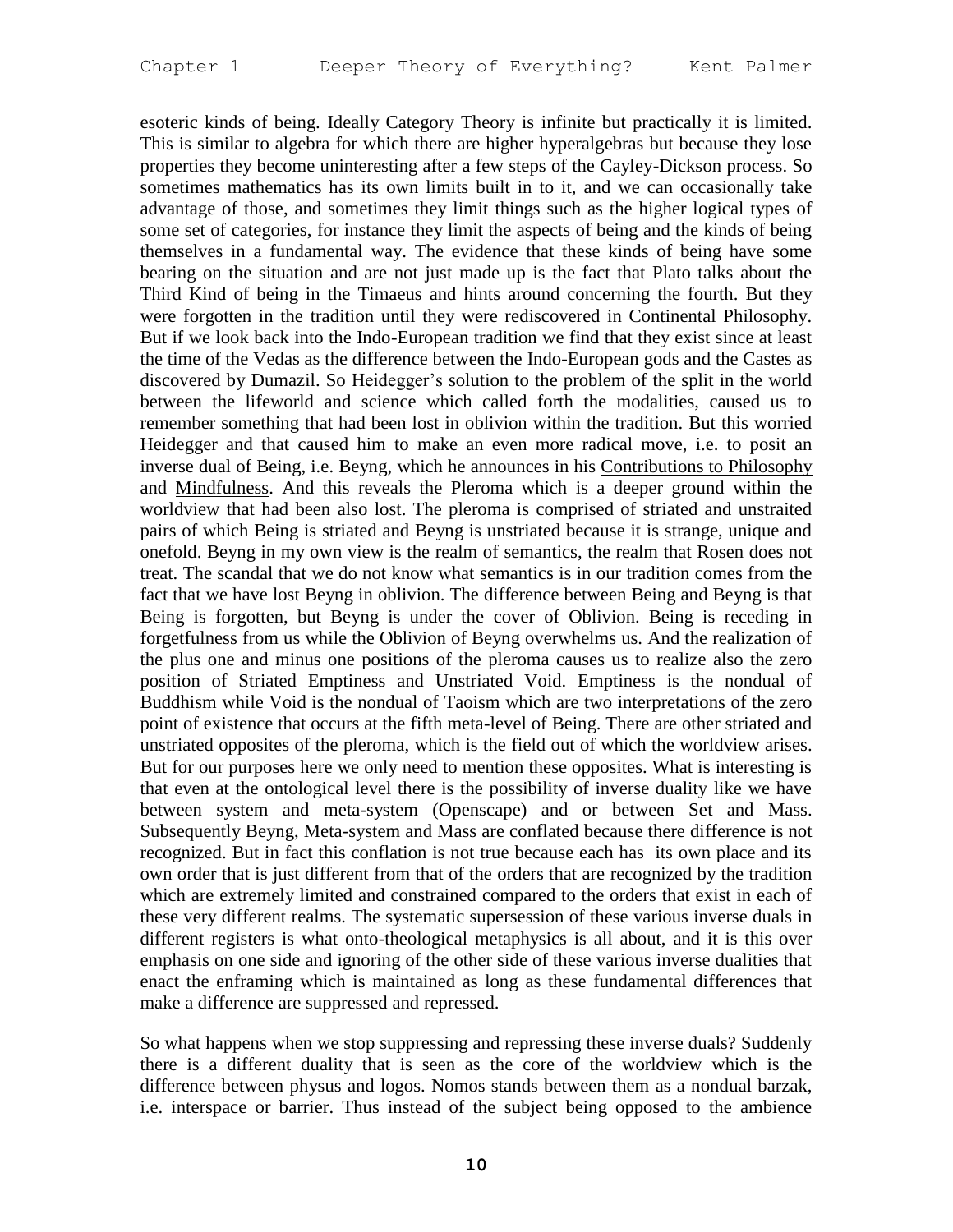(external world) that Rosen gives us we have a broader duality that is central and both sides of which shares in the order of the nomos. That means we can understand how it is that entailment structures in formal systems can mirror causal structures in nature. It is because the nomos comes before the duality that separates them into two partitions. It is not an arbitrary miracle but rather a mirroring that is built in because nomos came first. Nomos is in fact in Existence not in Being. The Physus/Logos split appears as an illusion in Being, but in existence there is only one essential order that is reflected differently as formal systems or as causal systems. So in this Badiou was wrong and we cannot identify Set theory with Being. Rather we must recognize that there are multiple possible foundations of mathematics and that they are all significant perspectives in their own right. But all of those perspectives point back to the original nomos the source of order than is seen in different ways through the lens of various possible foundations, like category theory, set theory, mereology, etc. all which contribute meaningfully to our understanding of the nomos as it appears in the logos and physus.

Once we recognize that Rosen has the wrong fundamental dichotomy when he posits self/ambience as key following Descartes, then we can begin to rethink the entire realm that Rosen is characterizing. Logos is Language, and Physus is Ambience, but interestingly we do not have to confound formal sublanguages with mathematics. Rather logic (the physus of logos) is what governs sublanguages in the logos. And you will be surprised to hear no doubt that the logos of the physus are the schemas we project. In other words we project the schemas as a first move that is prior to science as such, so that we can hear back anomalies that do not agree with our projections in science. Science is not so much the modeling of causal structures as entailments in formal systems, as it is the listening up for what nature has to say that is contrary to our projections of the schemas, i.e. templates of intelligibility, onto phenomena. Rosen conflates logical sublanguages and mathematical categories, which we should really keep apart. Our division of Logos/Physus with Nomos between as barrier and interspace allows us to separate the two because mathematics always belongs to the prior nomos in existence. Logos which is the house of Being, and Physus which is a certain kind of Being (bheu) that was the focus of the speculations of the Pre-socratic philosophers appear in a different realm which is in fact illusory for the most part. One reason for this is that Being is something that only Indo-Europeans possess. It is an anomalous structure at the core of the logos, but also governing how we see the physus ("whooshing up, staying for a while and then fading away", cf. Kelly). So in a certain sense the distinction between Physus and Logos is predicated on the Existence of Being in language and that appears only in Indo-European languages as an anomaly. We cannot take some linguistic anomaly as the basis for the universal characterization of phenomena. So there is something fundamentally wrong with the idea that the Western Tradition is the arbiter of all experience of existence. Even though we are destroying other worldviews faster than other species by decimating their languages, on principle we cannot allow the univocality of Being to speak for everyone, if it is a unique feature of one family of languages, whose users just happen to be taking over the entire globe when ever they get a chance. So we are led to doubt on first principles, because of the lack of universality, following Kant's own dictum, the dichotomy and distinction between physus and logos posited within Being in by our idiosyncratic language family. But we must admit that this is the central distinction that exists within our worldview and the way of dealing with that was set up by Plato in his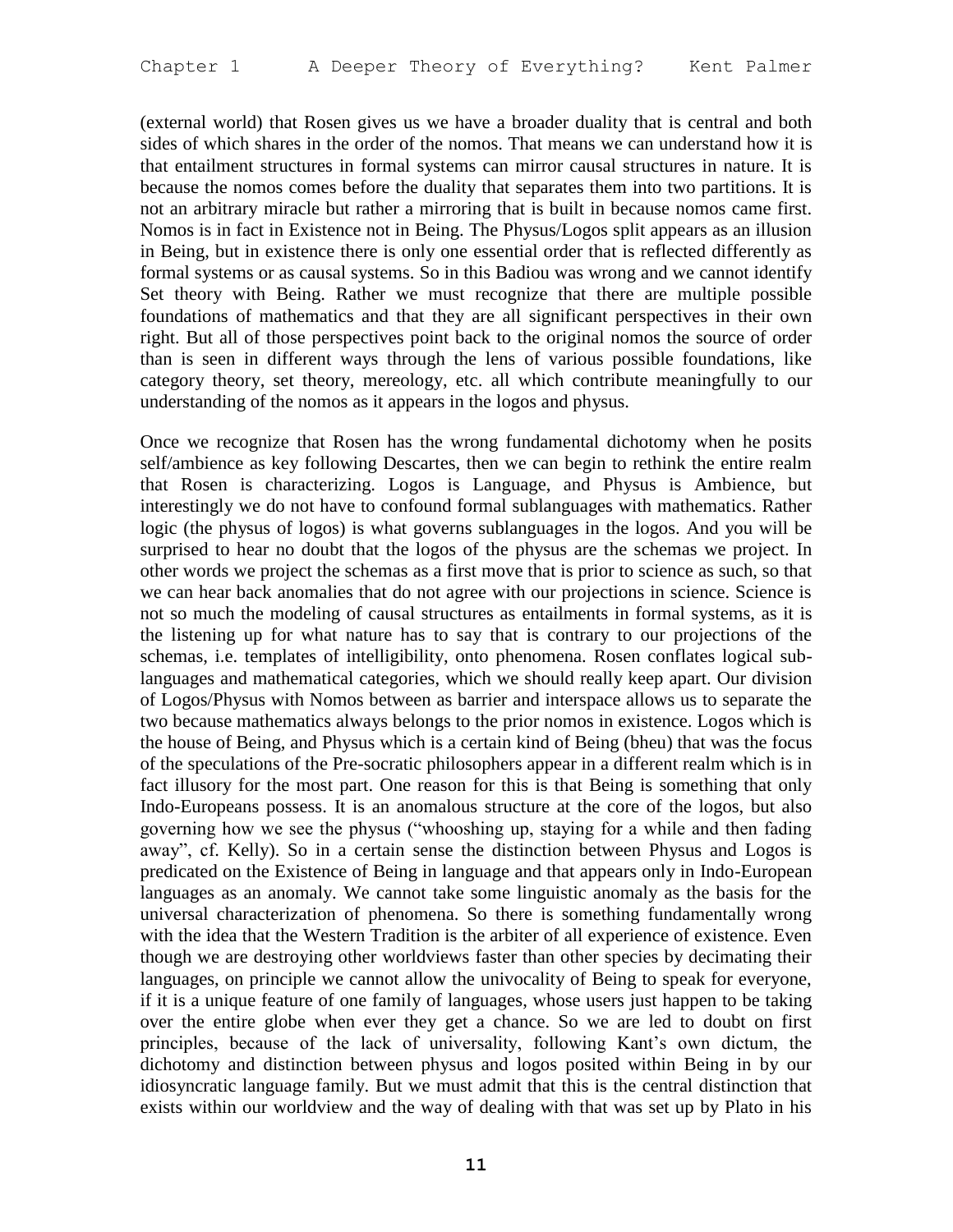analogy of the Divided Line.

Plato's divided line is the core of the Western Worldview in as much as it describes the arena in which all experience occurs and separates that into Ratio and Doxa. Ratio is based on the logic within the logos and understands based on reasons. Doxa is appearance and opinion and applies to the realm of physus, which is the source of phenomena that we apprehend. Ratio has two divisions between representable and nonrepresentable intelligibles. Doxa also has two divisions between grounded and ungrounded appearance or opinion. Whatever we see from the physus appears to us as phenomena, which we apprehend as appearances. Empiricism is when we control the appearances such that it gives us good information about the physus. When we appeal to empirical data we ground our opinion, but still because of its changeable nature it is still just opinion ultimately because it is based on appearances that ultimately cannot be trusted. On the other side of the divide in the line is ratio, which is taken as the sign of reason. Applying a ratio to something was taken as the hallmark of reason. Reason means to be able to give a "because" to anything we do, i.e. a casual explanation. Reason is particularly about explaining things we do, and the best explanations are causal in some sense where the reason we did what ever it was is syllogistically entailed by the preconditions. So causality starts out as how we see our own behavior and explain that behavior to others. If there were no language there would be no explanations but only the behavior itself. Aristotle says that there are four bases for Aition, causal explanation, and as Rosen says they apply equally well to our own behavior and to the behavior of things out in the world.

The causes are the Formal, Material, Efficient, and Final. What is interesting is that these are combined in Kant where the Formal and Material make up the Categorical Imperative while the Efficient and Final make up the Hypothetical Imperative which we hear much less about. But it must be possible to actually do something before one can decide whether it should be a law applying to everyone. Practical Reason is involved in applying to itself these two imperatives. Pure reason on the other hand is caught up in antinomies unless it is tempered by experience. Pure reason thus naturally sees the world in terms of nihilistic opposites that cannot be reconciled. Or when they are reconciled by realizing that they are really the same then there is a loss of meaning because there is a loss of difference. So instituted into the tradition is a radical difference between Pure and Practical Reason which Kant reemphasizes, that eventually leads to the modalities of Being in Heidegger. But what is interesting is that it is the Categorical Imperative that is associated with Technology and Poiesis, while the Hypothetical Imperative is associated with Phronesis and Praxis. Episteme is associated with science and that is the realm of rationality and representable intelligibles. So from the point of view of Aristotle there are different kinds of knowledge associated with Pure reason and the two imperatives of Practical reason.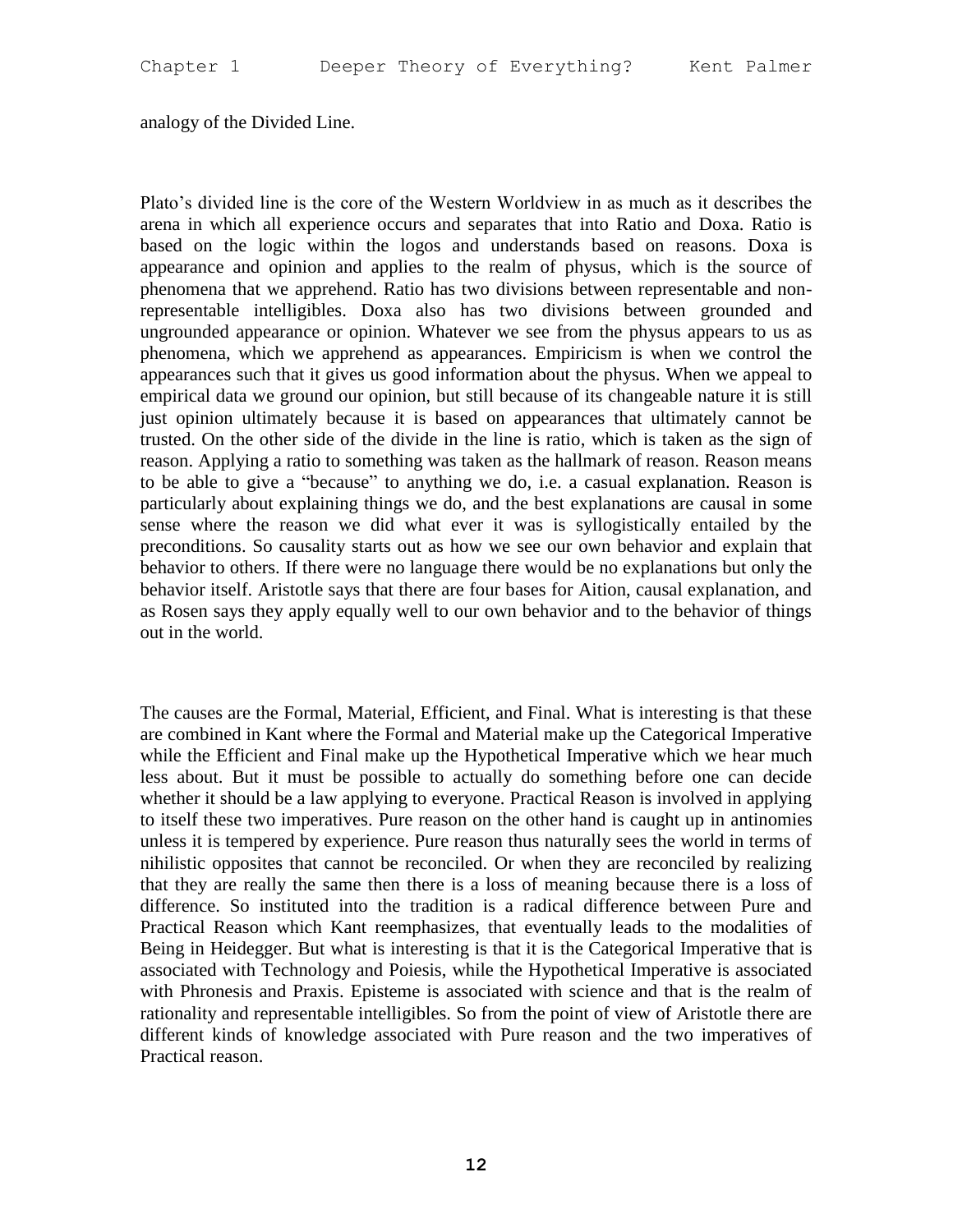This brings us to a crucial point which is that Aristotle has a kind of knowledge for each phase of the divided line and its two limits. The limits are Supra-rationality on the one side and Contradiction, Paradox and Absurdity on the other. Thus there is nous which is the knowledge of the light of the gods or the numinous in everything. There is sophos which is wisdom and is related to virtue and non-representable intelligibles like Good and Fate. There is Episteme which is related to science and is theoretical reason which deals with representable intelligibles such as Euclidian geometry. Then we cross into doxa where there is Techne that allows us to deal with poesis and relates to grounded opinion and appearances. Then there is Phronesis (Judgment) that allows us to deal with praxis and relates to ungrounded opinion. Finally there is Metis (trickery) which relates to contradiction, paradox and absurdity. Odysseus embodies metis. I don't think this isomorphism between the phases of the divided line and the kinds of knowledge in Aristotle has been noticed before, not at least in the secondary literature I have read, mainly because Plato and Aristotle are treated by different scholars for the most part, and because it is their differences that are considered salient. But this shows that they had a single model in mind for the structure of the Western worldview. Heidegger drew on the kinds of knowledge to produce the modalities of being with Dasein being drawn from Phronesis, while the techne related to circumspective concern of the ready-to-hand with respect to technology, and episteme related to the cognition of the present-at-hand. But Sophia, Nous and Metis are still lost in Heidegger's account. What we see is that Phronesis and Techne are both kinds of knowledge that deal with Doxa. If you are confronted with ungrounded opinion or appearance you need to apply judgment, which you use to control your own praxis or behavior. If you are confronted with grounded opinion then you can apply techniques in your control of poesis of nature, or oneself in terms of being a skilled craftsman. When we transition out of Doxa we are also transitioning away from the physus and away from practical reason which is the only part of our countenance that can deal with the appearances generated by the physus. What we transition to is the ratio, which is governed by logos, and at the core of logos as almost physical constraints by logic. We use logic to control our use of language so it continues to make sense. But we use reasons to explain our behavior, and we apply that explanatory framework back onto the physus. But this only works according to Kant if we combine reason and experience of the physus itself. We note that science makes use of grounded opinion as empiricism and representable intelligibles as reasoning based on representations. Where reason goes wrong is where it does not stick closely to empirical realities in judging invisibles. Ungrounded Opinion is associated with Superstition. Nonrepresentable Intelligibles are associated with Theology and Metaphysics. And from the view point of science there is not much difference between these two. However, on the other hand the atoms it posits and the forces of nature it posits are in fact invisibles also. So in a way Science is always about invisibles and its hold on those is tentative especially when we get to extremes that yield Relativity and Quantum Mechanics. So the realm in which we build formal systems is the realm of representable intelligibles. And these are related via empiricism by experiment to appearances that are considered grounded because of the presence of tests. So the difference between rationalism and empiricism that Kant was confronted with was based on the Divided line. This split led to the skepticism of Hume who denied that formal entailments had any connection at all with casual entailments. But this situation from Kant's point of view leads to an interesting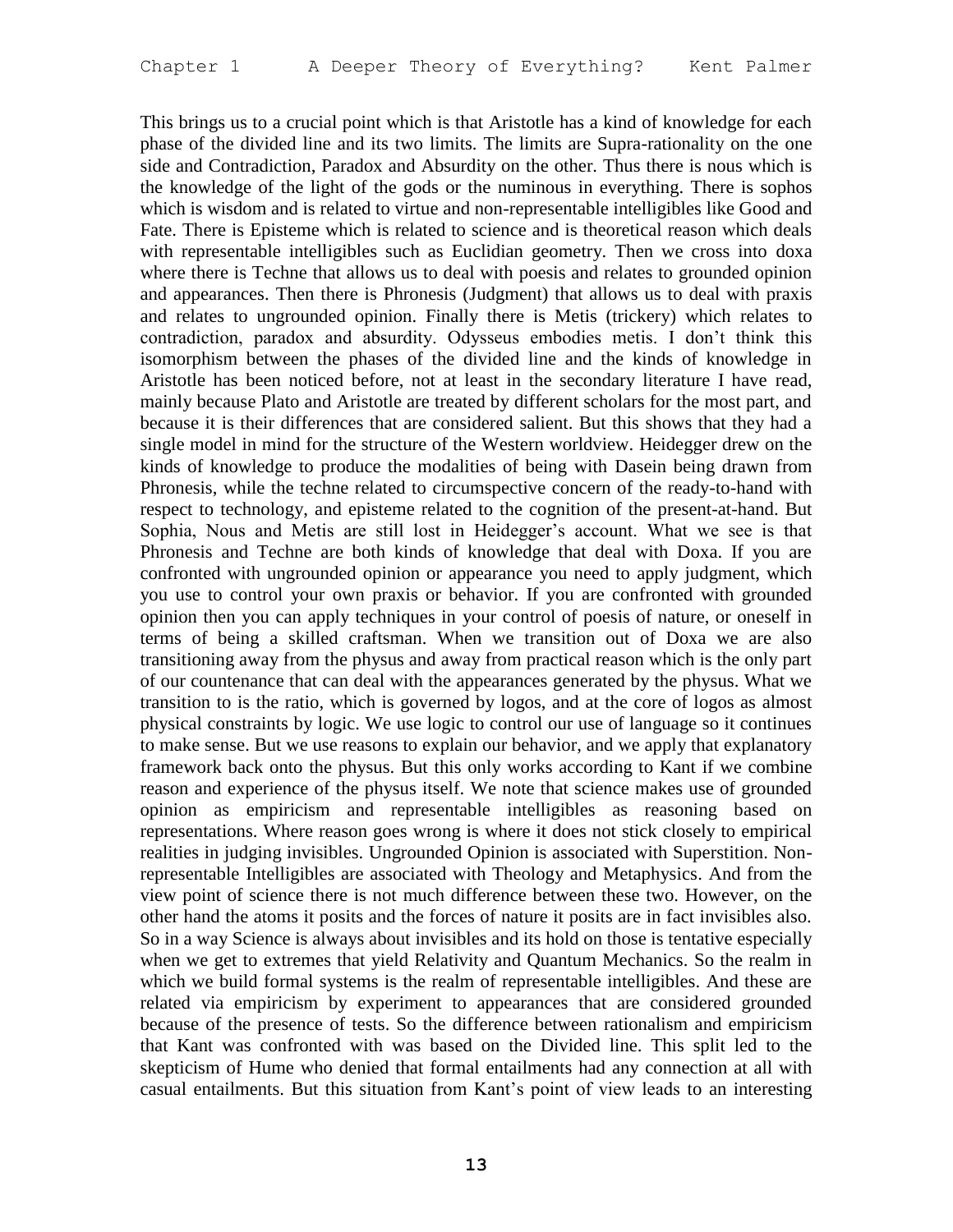result which is that reason by itself cannot know anything but nihilistic antinomies, and that all real knowledge comes from the physus which is split between the imperatives. Only reason in service of experience is fruitful from Kant's perspective. Other wise it just leads to dogma about invisibles that is unsupported, and nihilistic views of those dogmas. Kant wants to limit pure reason to service of science, i.e. the study of the physus, and it is in this service that the models that Rosen speaks about are created and maintained. As a reaction to this view of reason Romanticism was given life as an alternative to the revivification of the enlightenment. And then as said it was Hegel that tried to overcome this dichotomy between the beautiful souls of the romantics and the terror of pure reason isolated and tied to science as we see in Blake's Urizen in the Four Zoas. Blake posits Albion and Hegel posits Spirit as a way of overcoming these higher order dualisms instituted by Kant.

But we know that Kant's notorious move is toward transcendental idealism as the only route to transcendental realism. And Kant is very clever when he identifies the possibility of A priori synthesis with space/time. Both Space and Time are singulars that are both universal and underlying particulars at the same time, and thus cannot be reduced to either universal or particular. Positing these singulars as A priori syntheses gives to Kant a means of grounding causation as our own projection. Now of course we know that Space and Time are not absolute as Kant and Newton thought but part of one interval with a phase-shift between them that can appear differently in different inertial frames. But the other mistake that Kant made was to think space/time was homogeneous. What we posit in General Schemas Theory is that there are different schemas for different scopes, and that schemas are tied to dimensions. S1 hypothesis says that there are ten schemas and that there are two schemas per dimension and two dimensions per schema. Once we realize that there are different schemas and there is a specific set of them which is facet, monad, pattern, form, system, meta-system (openscape), domain, world, kosmos and pluriverse, and that they are tied to dimensions, then many things become clear that previously are unclear. For instance, schemas are ontological, while phenomena are ontic. There are ontic emergent levels such as quark, fundamental particle, atom, molecule, macro-molecule, cell, multi-cell, organism, reproductive group, flock, colony, society, spirit? Gaia? Any of these levels can be looked at through the lens of any of the templates of understanding that the schemas represent. So the "Rashamon" phenomena is possible in science with different scientists looking at the same phenomena through different schematic filters and thus seeing different things. There are also other schemas that we apply as pre-understandings of the world, fore-havings, and these run into biases eventually. We are only talking about what Eco in Kant and the Platypus calls mathematical and geometric schemas, which is the most basic projection. But it breaks up our experience into different kinds of organization a prior and these support separate syntheses. What we understand first about the phenomena is the schemas we expect them to be in given their scale. At each dimensional level there are two possibilities, and we preordain which we will see the phenomena in, and sometimes have to change that assignment later but that is always painful because it involves relearning. The first thing we know about something is what schema it appears in, later we find out about its individual qualities, not the other way around as empiricism expected. Science is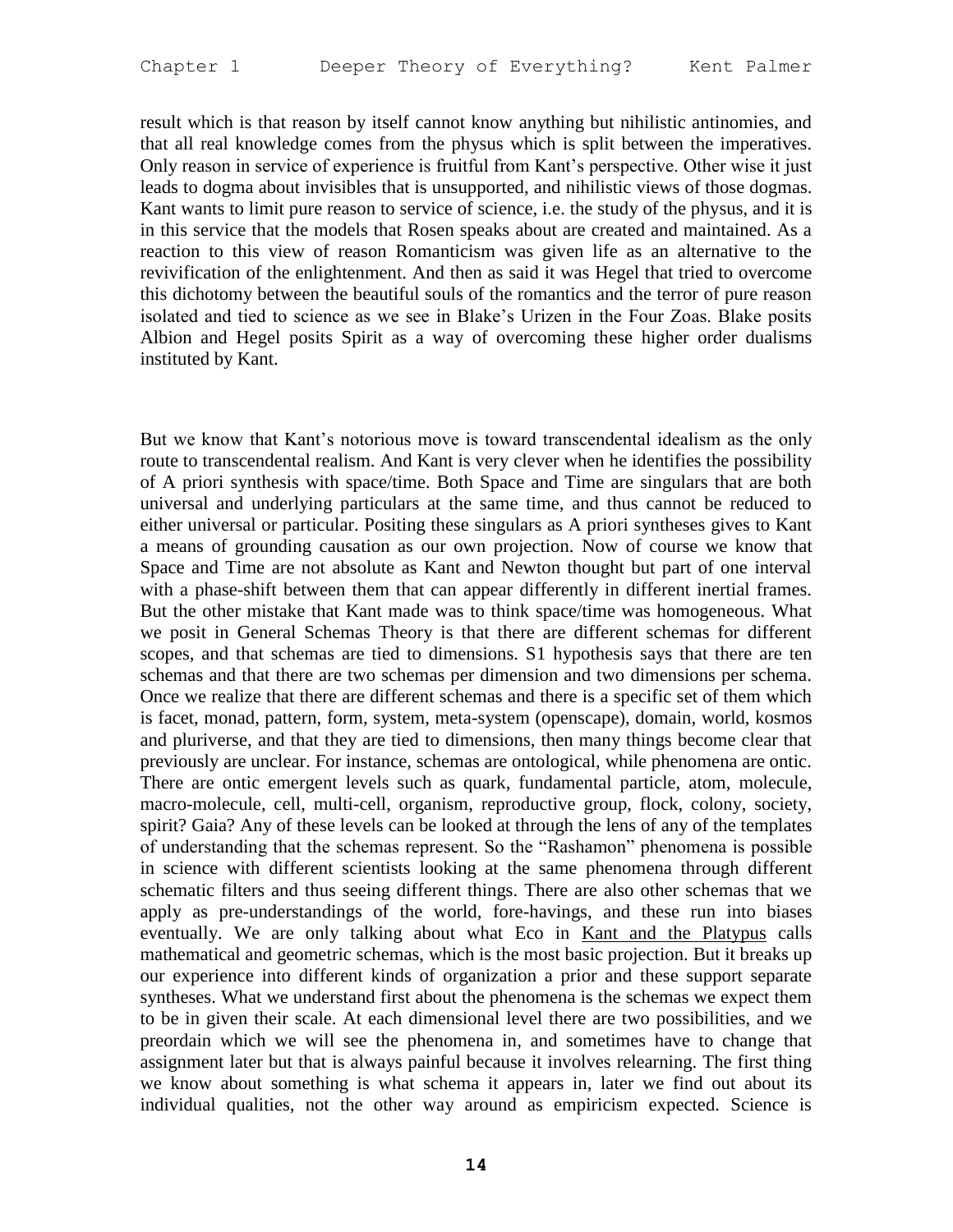systematical unlearning the schematic pigeon-holing and actually learning about the ontic emergent qualities of the phenomena itself beyond our ontological projections. Of all these projections in our culture the only one we suppress actively is the meta-system. And this is the cause of many problems. It makes us literally blind to the environment and its ecosystems.

It turns out that these schemas apply to language and they are also projected on external beings. So the layered structure of language has basically the same structural differentiation as the things being comprehended by language and named. So schemas are the substrate connecting things in the world and language that names them and thus helps with the translation or coding that exists between the formal system and the natural system being modeled. But it also means that there are different kinds of dictionary based on the schema chosen for coding. Not all dictionaries are the same as Rosen might have thought. Basically schemas provide natural sublanguages for experience. Wittgenstein mentions many different schemas in his Philosophical Grammar that was the precursor to Philosophical Investigations. We can make sense out of his 'meaning as use' idea because we use different schemas to understand different phenomena at different scales and these differences and their non-commensurability is one source of meaning. So not all referents are the same, and there are sets of different patterns of referents that together offer intelligibility. Assigning an ontic phenomena to a given schema makes 'a difference that makes a difference' in Bateson's terms. Significance and relevance are somewhat generated by the fact we can see the same ontic emergent phenomena through the different lenses of different schemas and they look differently through those different lenses with various features standing out depending on which template of understanding you use. So the differentiation of schemas at the same time their connection with the structuring of language itself together serve to give a basis for the generation of significance and relevance that normally is not recognized. There is also a tension between the schemas and the nomos because they are connected to the nomos via dimensionality. So the schemas also serve as a bridge between sublanguages that are formalized and the mathematics we use to structure our theories. The congruence between the sublanguages governed by logic and the mathematics governed by its transformations, and the causal entailment of the phenomena all these are needed to have a robust scientific theory in the sense propounded by Wallis.

Once we understand the role that the schemas play then it is possible to go on to see why these make possible a deeper theory of everything. First of all physical theories of everything do not explain other emergent ontic levels. Second they assume priority of some schemas over others. They participate in the suppression of the meta-system for no apparent reason except to highlight the system under some proscription by onto-theology that sets up the enframing and gives it what appears to be unthought and senseless authority, which provides a fundamental bias in our worldview that is unnecessary and arbitrary. Rather when we begin to recognize the inverse duality between system and meta-system then we have no reason to conflate it any longer with masses. As we start disentangling mass from meta-system we begin to realize that even Rosen has circumscribed us in a much narrower box than is necessary. That gives us an insight into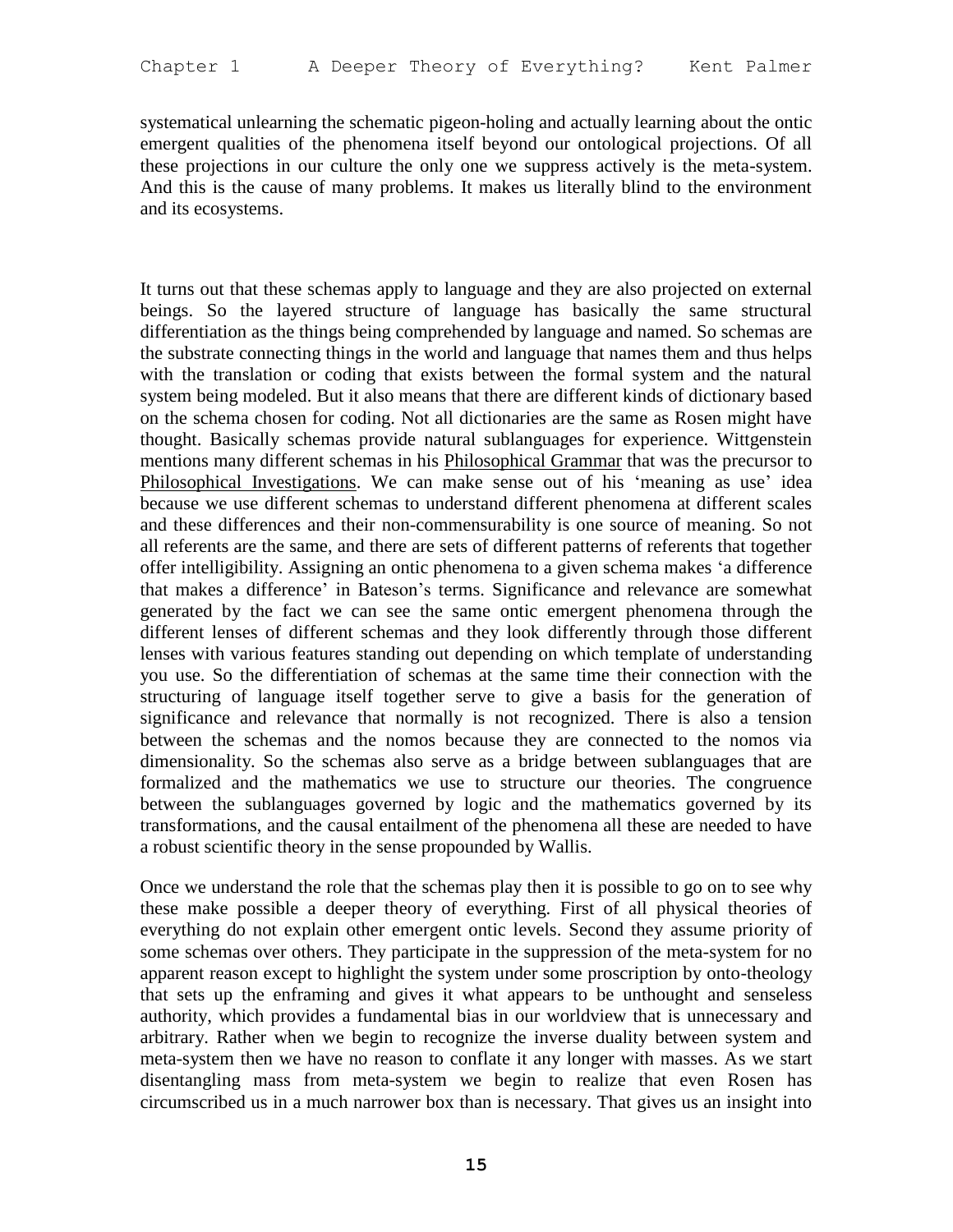the possibility of meta-science, i.e. perhaps allows us to bring out into the open some of the things hidden in the dark recesses of the basement of science, i.e. metaphysics.

So we must begin again and comprehend that what Len Troncale calls systems processes are in fact schematizable in the sense that we can decide at what level of the schemas they become possible. And I would suggest that this might give us something like the following list.

```
Facets: -1.0 (dimensions)
They are like the Quarks which are never seen as separate. 
Quantum processes relate to these both in Superposition and 
Entanglement, which represent the two extremes of the divided 
line. So we will guess that Quantum Processes are the most basic, 
which relate to Quantum Logic, and to superpositions of meaning, 
where the same word means different things, and also 
entanglements which are contradictions, paradoxes, and 
absurdities. Facets do not move.
   Quantum Processes
   Variation, Systems Level /or/ Innovation Mechanisms (on a 
   systems level)
   Symmetry, Systems-Level
   Origins (Systems) Processes
   Phases, States
   Possibility, Potentiality
```
Monads: Fundamental Particles, Atoms, Molecules 0.1 These exist in the spacetime singularity. They can spin. They have facets within them, which can be seen as modes. They can move along a trajectory. You can have a lot of them. They can swarm. So basically you get physics when you get a monadology like that of Leibniz. But there are no real relations between things.

**Field Processes & Potential Fields Chaotic Processes Constraint "Field" Processes\*\*\* Limits and Constants as Processes Neutralization Process (Neutrality Quest) Spin Processes Replication Processes Information Flow Processes Entropy, General (Energy?) Emergence Processes Thermodynamic Processes Happening and Existence in Spacetime**

Patterns: Structures, Fluxes, Values, Signs 1.2 Gestalt and Flow type relations

**Flow Processes Fractal Structure & as a Process Growth Patterns & Laws Hierarchies & Clustering as a Process "Structure" as a Process both 50 and 36 Minimization: Maximization Processes**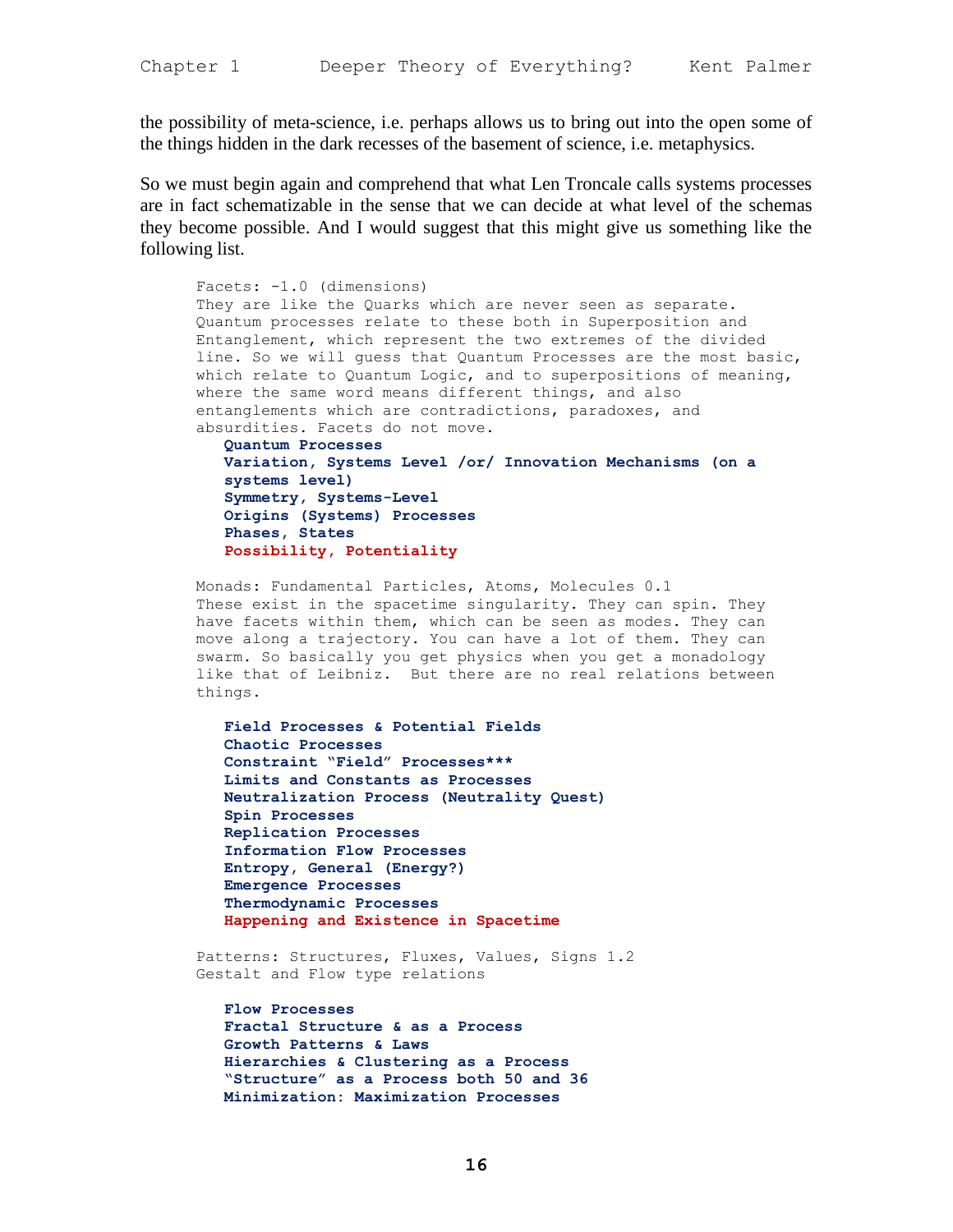```
Recursive Processes
   Storage As A Process
   Power Laws, Cross-Disciplinary
   Non-Equilibrium Thermodynamics (Irreversibility) Processes
   Network Structure & Processes
   Feedback, General
   Evolutionary Processes (Generalized)***
   Equilibrium & Steady State Mechanism
   Decay & Senescent Processes***
   Cycles and Cycling, General
   Causality Processes
   Binding, Interaction, Linkages, Connections Processes
   Amplifier, Gain
   Combinatorics
   Order, Organization
   Turing Complete
Forms 2.3
   Synergy As A Process
   Dysergy Processes (anti-Synergy)
   Redundancy Processes (equifinality)
   Integration/Unification/Synthesis Processes
   Actuality
Systems 3.4
   Output Processes
   Input Processes
   Functions, System (Goals, Purpose)
   Exaptation, Cooption 
   Criticality, Self-, Tipping Pointsts, Catastrophe Theory
   Competitive/Exclusion? Processes
   Boundary Conditions as a Process
   Autopoiesis & Autocatalysis & Self-Assembly & Self-
   Organization & Hypercycles
   Allopoiesis
   Allometry
   Adaptation Processes
   Agency
   Dialectics, Trialectics (work)
Meta-Systems 4.5
   Developmental Processes, Systems (Patterns & Laws)***
   Duality-Complementarity-Counterparity Processes***
   Fragmentation/Concrescence of the System
   Breakdown of the Environment into different Regions
   Environment, Ecosystem, Media, Situation, Context, 
   Circumstance, etc.
   Indirect Reference, Indication, Influence, Dependent Co-
   arising. Quasi-causality
   Filtering, Protocols
   Requirements, Needs, Maslow hierarchy
   Resource Allocation
   Universal Turing Machine (Operating System)
   Parallelism, Multi-tasking, Virtualization
   Quadralectics
```
Domains 5.6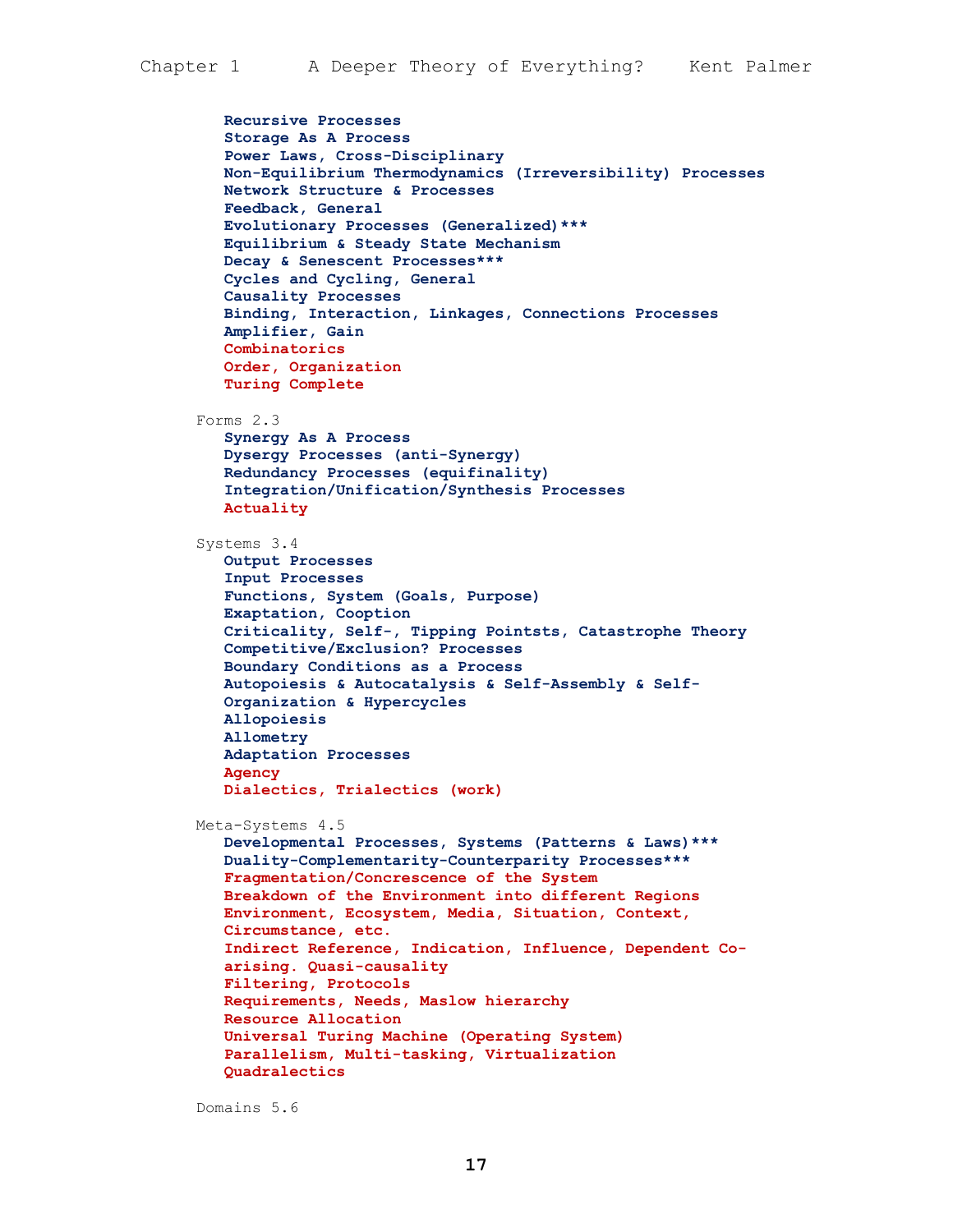```
Observer Mechanics
    Relativity Theory
World 6.7
   Language
   Social Community
   History, Culture
   Humanity
Kosmos 7.8
   Physics
Pluriverse 8.9
   Multiverse
```
Once we segregate the Systems Processes by the levels of the Schemas where they are first possible and then add others (in red) that do not appear in the new list then we can see that really we are talking about Schemas processes and they only apply to the system when we are only considering the systemic level.

The next point is that the Linkage Propositions which connect systems processes can be viewed as applying between schemas as well and so I have developed a hypothetical list of those propositions which add to those developed by Len Troncale that appear in the Appendix of this paper. And thus we can consider that there are linkages between the various processes that exist at the various levels of the schemas. At this point I would prefer some term that is schema independent like "Tattva" but we will continue to use the term Process here with the caveat that Processes are something that really only appear at the system level. Processes are the conceptual dual of Systems, just as flow is the perceptual dual of gestalts. Tattvas (called Dharmas in Buddhism) are mechanisms that are found to operate in existence at some given level of concreteness. This concept comes from Tamil philosophy and has been associated with the Me in Sumer. It is a concept that assumes no unity or continuity between these little mechanisms that confer some sort of viability on a given schematic configuration. For instance there are seven simple machines out of which all other machines are built one way or another which are independent of each other. Tattvas have a similar kind of independence but occur at different levels of existence.

Once we have the set of Schematic Processes (Tattvas), however that is refined by Len Troncale and his collaborators, and we have a set of linkage propositions that connect them to each other that are in agreement with our list of schematic processes, then the next step is to realize that we can combine various linkage propositions together to produce a concrete realization of a system to produce artificial syntheses of schematic linkages. Len Troncale talks of this under the rubric of Artificial or Virtual Systems Simulation. In other words we should be able to combine a set of linkage propositions to synthesize a schematic configuration and test out its viability or workability as a synthetic object of investigation, building virtual schematic instances in which various concrete linkages coincide simultaneously or taking turns in being effective. This could be done in the spirit of artificial intelligence (cognition) or artificial life or artificial sociality but at a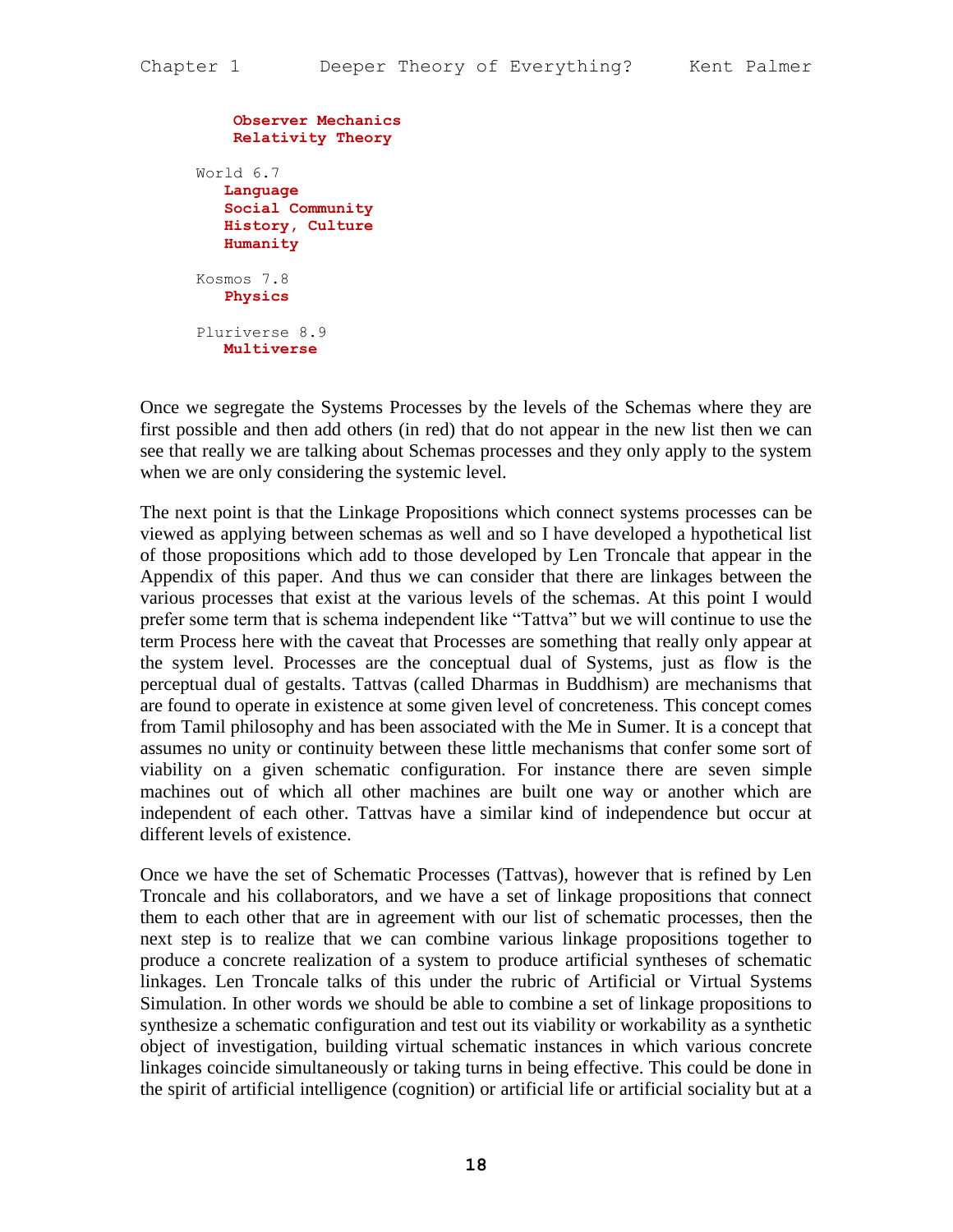more general level producing arbitrary schematic combinations with linkages between the schematic processes (Tattvas). We have to realize as M. DeLanda has that simulation is in fact the production of artificial syntheses and therefore we should be able to combine Processes (Tattvas) from various schemas into a single concrete synthesis and simulate it to see if it actually works, and thus it may be possible to combine schematic processes that have not been combined in nature and create new schematic configurations which we discover to be viable even though they never actually occurred in nature. For instance, G. Klir in Architecture of Systems Problem Solving has combined the schemas Pattern, Form, and System to create a Formal Structural Systems Theory and thus has gained increased explanatory power by combining three adjacent schematic levels together in a single theory. Many scientific theories in particular disciplines gain explanatory power by combining elements from all three of these schemas. But various schemas can be combined to do the same thing.

But what we notice here is that we are climbing the levels of the Pierce/Fuller principles when we make this combination. Peirce based his work on Hegelian Philosophy when considered it from a Kantian perspective and identified three principles, which he called First (isolata), Second (relata) and Third (continua). And basically what we have said just now about building up artificial schematic simulations from Schematic Processes (Tattvas) and Linkage Propositions (or Hypotheses), to create artificial syntheses traverses this set of categorical principles. We can add to these the principles of Fuller which are Synergetics and Integrity to get a Fourth and Fifth, and we can add further to each end a zeroth and neganary principle prior to the first, and a sixth and seventh principle to beyond the Fifth, in order to produce a series of nine principles:

- Neganary source
- Zeroth void
- First isolata
- Second relata
- Third continua -- mediation
- Fourth synergy
- Fifth integrity
- Sixth poise
- Seventh singularity

And when we consider these categorical principles as a set we can see how we could continue to build up deeper and deeper structures that attempt to demonstrate these principles in the artificial syntheses that we build. In other words there is a design space as I said in my dissertation which is a field that we construct by giving the meta-levels of Being for each of the Categorical Principles. That design space is widest at the level of Hyper being and then it narrows again just like the n-category theory does. And so that is the level at which the quadralectic of design is poised. That Quadralectic is merely an extension of the Dialectics and Trialectics (Work) described by Hegel. Artificial Schematic Configurations that make use of Schematic Processes (Tattvas) and put them together in ways that seek viable solutions in a given context is what we are doing whenever we build technological artifacts. In effect Systems Engineering is really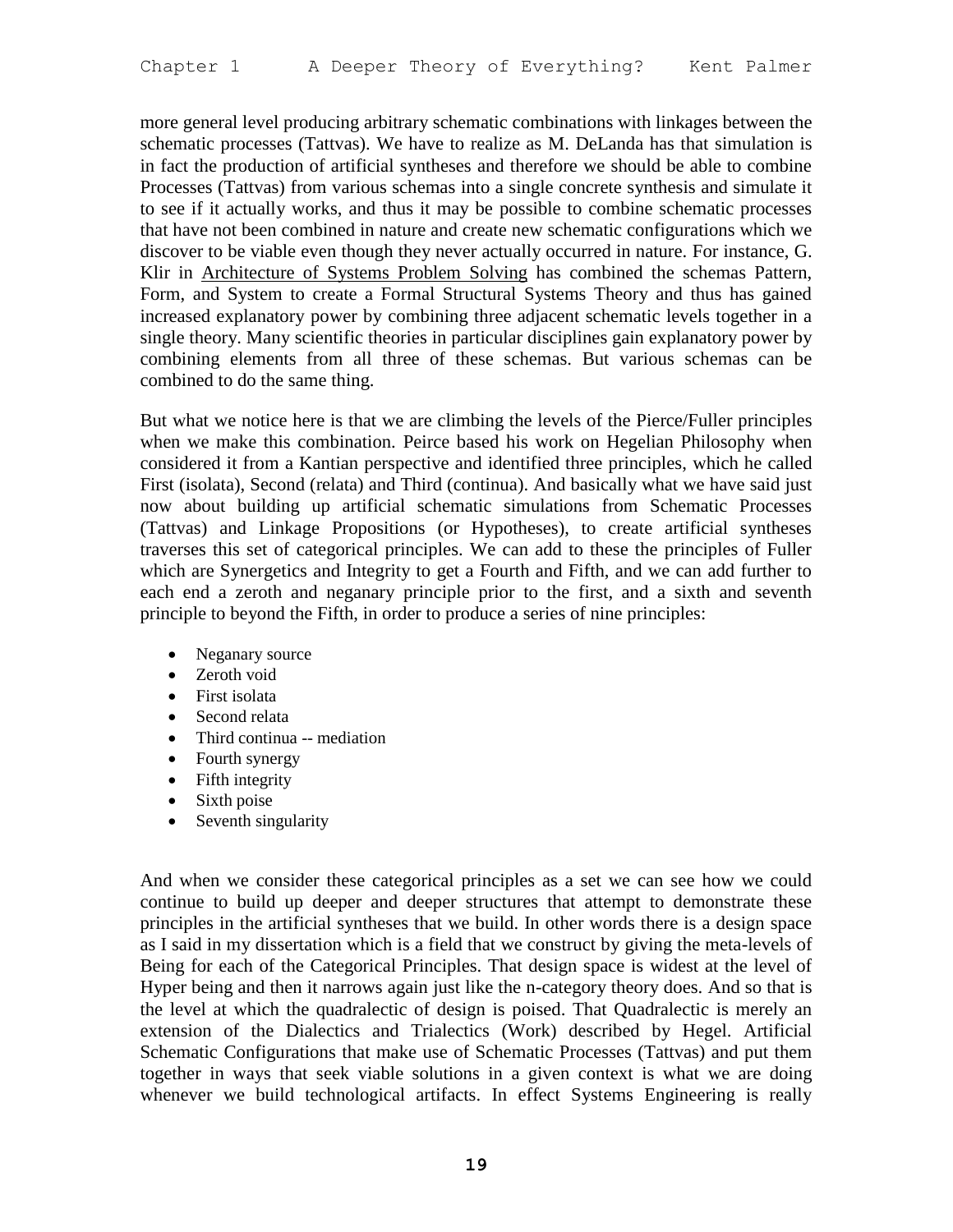'schemas engineering' and we are already using multiple schemas to build our technological infrastructure which is necessary to pursue higher forms of science. Ultimately Science and Technology, Science and Engineering are symbiotic and support each other by the design of Schematic configurations that strive for viability and usefulness in our world. We use our set of schemas as the basis of what ever we design and it is normally forged out of a combination of schemas, and now we can say the tattvas that appear at the various schematic levels and also exist at other schematic levels in similar forms. At each level emergent tattvas (called Processes and Patterns by Troncale) appear and have viability in some cases at multiple levels once they appear. We use these tattvas once they emergently appear to produce viable schematic configurations which we design. When we do design we create artificial simulations of what has been designed to try to understand the viability prior to production if it is possible. So in some sense Artificial Schemas Simulation is just part of the design phase of schematic artifacts we construct. However, we can still strive for the higher principles such as synergy, integrity, and poise in what we design. And following Rosen we can strive to produce systems with higher levels of entailment and even circular entailment that are anticipatory, as well as Autonomic, Self-\*(stared), as well as having qualities such as artificial life, consciousness, intelligence and socialization properties which pass various levels of the Turing test.

So now we have a vision of what would allow us to produce artificial or virtual schematic configurations that operate at several schematic levels simultaneously and entertain the operation of some or perhaps even many processes (Tattvas) or linkages between tattvas simultaneously in the same simulated artificial schematic configuration, and our designs of these can attempt to mimic higher principles in the C.Peirce/B.Fuller spectrum of principles such as Synergy, Integrity and Poise. And so we have some idea of where the schematic sciences might go in the future and can see how much wider this vision is than what is currently conceived at only the systems level by Troncale and other Systems scientist who have not quite realized that they are actually operating within Schemas Science when they pursue Systems Science. But what is particularly poignant here is the fact that the existence of the meta-system as the inverse dual of the system is not recognized fully. Because of that inverse duality we should be learning many things about systems by considering them in relation to their meta-systemic inverse duals. But that is blocked to us as long as we suppress or repress the meta-system due to our being caught in the enframing of onto-theological metaphysics and logo-centrism. Logocentrism pushes us in a slightly different direction in as much as it tries to get us to recognize what Plato in the Timaeus called the third kind of Being that was necessary for the Demiurge to actually engender and thus embody the world, i.e. take it from design to embodiment. Derrida calls that Differance (differing and deferring). We call that Hyper Being, and recognize that this esoteric meta-level of being is where the widest design potential exists because it has the greatest combinatory space for us to explore to find the next adjacent possibility to what we have already actualized. This is why quadralectics is directed explicitly at this non-representable level as the fundamental arena of design activities.

When we realize that anything that we build will come out of a particular schematic combination and employ a given set of linked processes (tattvas) but that it will appear in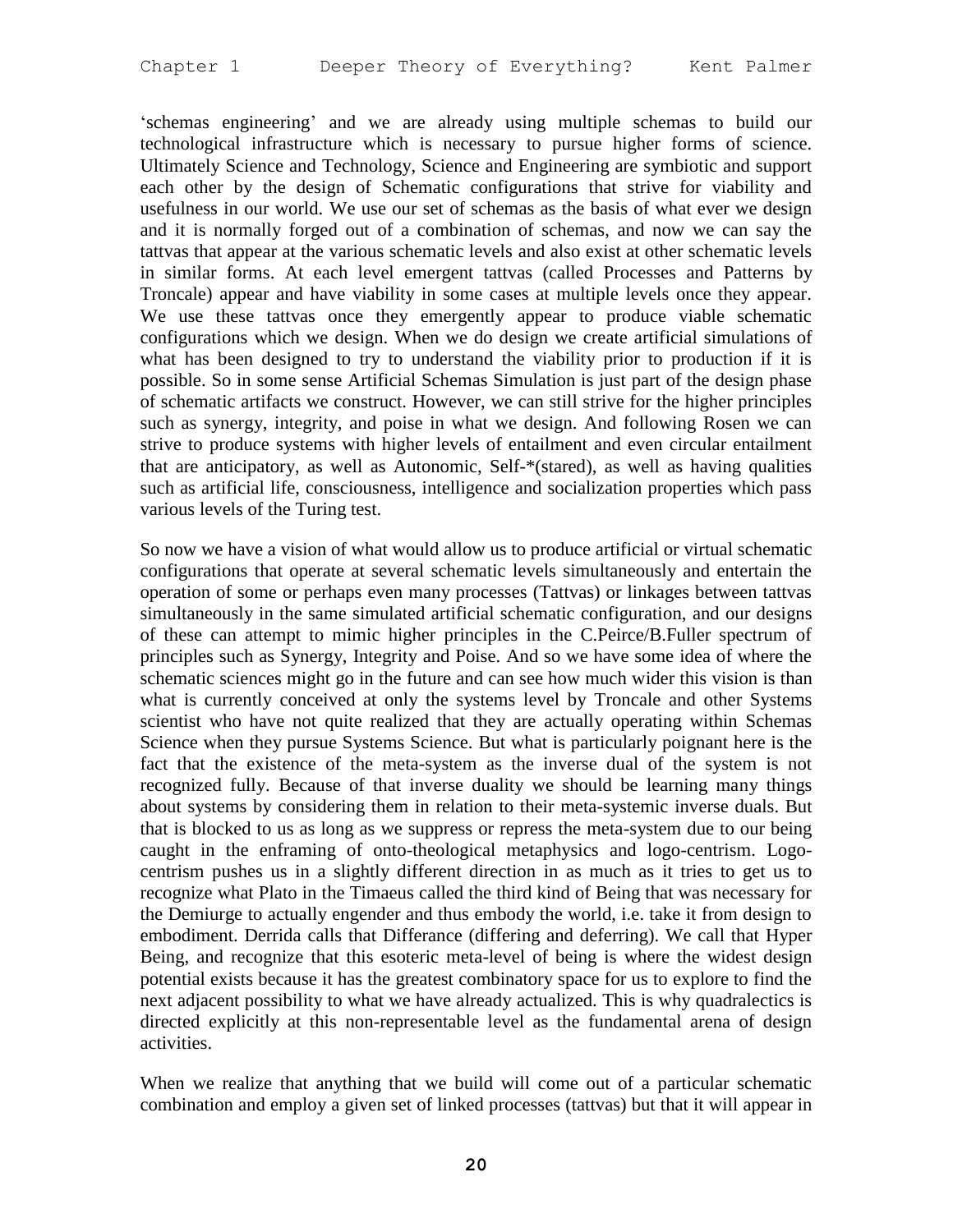the design space which is the Cartesian Square of the Peirce/Fuller principles verses the Meta-levels of Being, and so what ever we create will be an embodied schematic confutation on the back ground of that design field, and the two will stand in a system/meta-system relationship then suddenly it becomes very important to recognize the nature of the system to meta-system inverse duality, because the field of possibilities of design is the inverse of the actual concrete design solutions that appear in that field in response to some problematic. To explore that relationship deeper we recognize that Aristotle's four causes is the axiomatic platform for entailment as such whether it is in terms of the Formal System or the Natural System. This platform when we treat it as a whole in itself self destructs into the meta-systemic field just like the four axioms of pure geometry give rise to multiple geometries and which are like the dispersion of Jordan and Lie Algebras away from normal algebra that climbs into the clouds of imaginary hypercomplex algebras as we lose algebraic properties. It is precisely the addition of completely circular meta-causation that we see as just causation that causes this breakdown, which my over hasty misinterpretation of Kineman's interpretation of Rosen produces. But what is interesting is that we can look at the breakup of Geometry into nine geometries and the break up of Algebras into the cross product of the three algebras and we can then consider the cross product of the algebras and geometries and this gives us what I refer to in my dissertation as a particular level of the WorldSoul which is 27. In other words if we go the route of geometry there are nine, and at the same time we can take the cross products of the algebras to get nine, or we can take the Cartesian cross product of the algebras and geometries with respect to each other and also get nine, and so the field has precisely 27 variations from a combinatoric standpoint, which is one of the levels of mediation that exist in Plato's WorldSoul. But the key combinations is that of normal algebra paired with Euclidian Geometry, which is the central case that represents our view of the system, and contrast to that is the Hyperbolic Geometry with Lie algebra on the one hand and Elliptical Geometry with Jordan Algebra. These are the two complementary images that exist in the meta-system that defy totalization and unification. The others are all degenerate cases. And what is interesting here is that we can consider these all as images of possible systems. Thus we are given in the metasystemic deconstruction of the Axiomatic Platform due to Godel's proof so often appealed to by Rosen, three different systems theories as archetypes, and what we see is that our normal picture of the system is not the central one, but is instead the elliptical one with the Jordan algebra. That is to say our vision of the system is closed or at least concave and this is an extreme, which is poised against the hyperbolic system with the Lie algebras. Now Jordan algebras cause the elliptical closed or convex system to expand and contract. Lie algebras on the other hand relate to braiding, and thus the Hyperbolic Systems are dispersing and also complexifying the relations between their elements in the process. This hyperbolic dispersion is seen in the phenomena of entropy. It is interesting that the expansion of the universe is seen as such a mystery, when it is clear that it must be due to the fact that our universe is essentially hyperbolic and thus every point is sliding away form all the other points and dispersing due to its geometry. And so we can see something strange which is that our view of open and closed systems as the basic kinds comes from the juxtaposition of these extremes in the meta-system. Open systems are open to energy and matter and information fluxes and subject to entropy. Closed systems are also subject to entropy but due to their convex nature there is more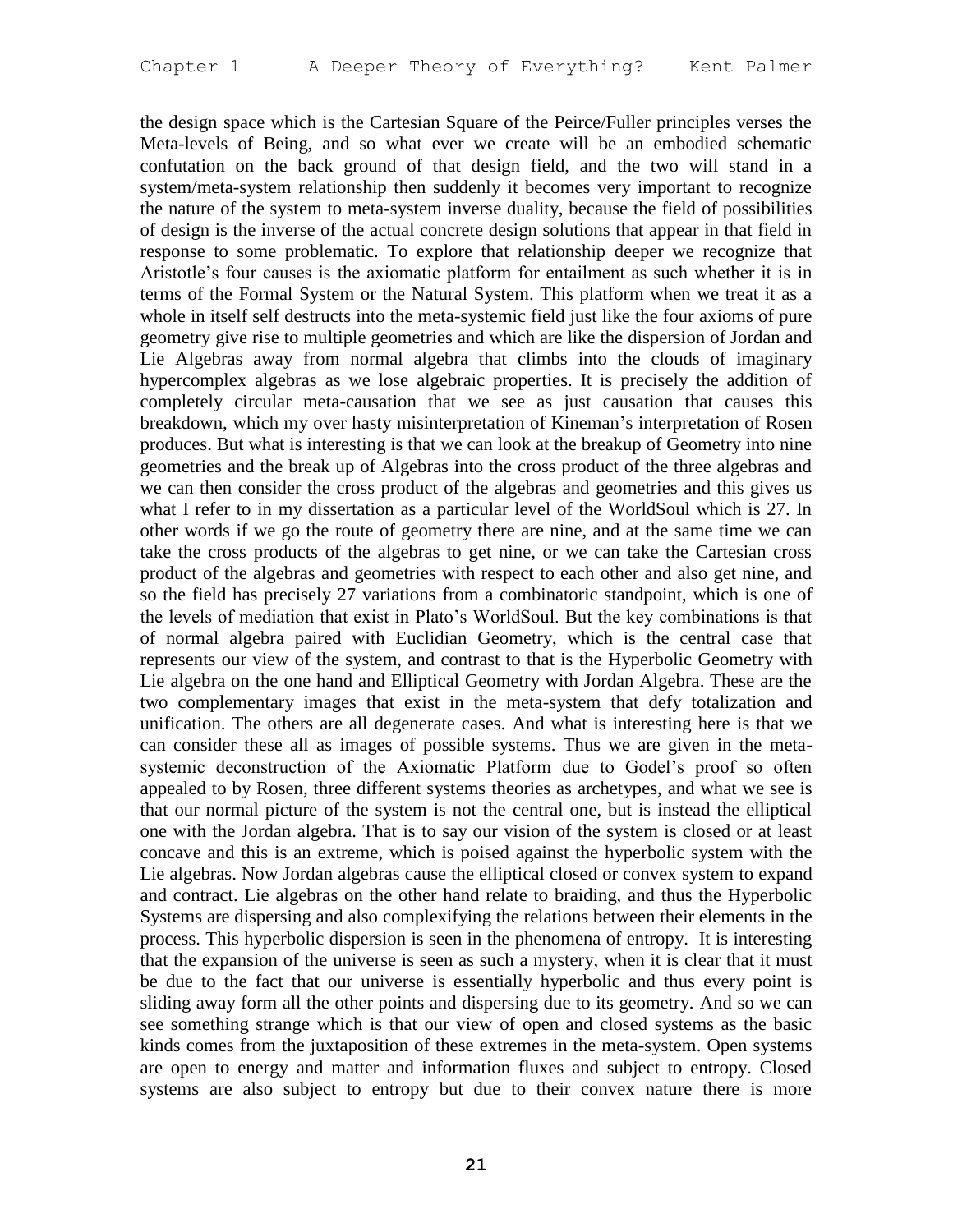conservation of energy, matter and information due to the fact that they are context free, and as Rosen says purely syntactical. Rosen sees formal systems and natural systems in these terms as closed mechanisms, but he talks about the fact that entailment can involve circularity and thus admit finality and thus make room for biology with the realm of science. But even so he says that it is the referents that are outside this closure of syntax that are the source of meaning. And so he talks about the bridge between formal systems and representations of natural systems in terms of encoding and decoding something that takes work and thus is a mediation, i.e. is trialectical. So dispersion touches the two systems casual and logical in the process of translation, and the combination of the various terms can be seen as a braiding, a complexifying as we attempt to find a direct translation that is pure between the two closed systems we are comparing. Interestingly enough this leaves out the normal Euclidian system that is flat or perhaps parabolic and its algebra. We can see that a completely closed system is elliptical, and a completely open system is hyperbolic, so that means the normal system related to parabolic or flat space and the normal algebra of time must be in some sense a halfway house between open and closed. Of course, this is where we suddenly see the nature of the hypercomplex numbers becoming important, because they create the possibility for a third possibility between open and closed. We will define an "openly-closed" system as one in which information can get into it from outside without crossing its boundary. Victor Frankl had a similar idea to this. We will make this concrete by saying an openly closed system is oracular, i.e. it has singularities within it that yield information that does not come across the boundary from the outside, like our thoughts that appear to us inside our heads without seeming to come from outside. In schizophrenia due to a time displacement those thoughts are considered the communication of the other. But normally we recognize them as our own, but they are definitely an almost unstoppable upwelling of information inside us that does not appear to come across any boundaries from the outside. It is interesting that these representations are in the same medium as outside communications. And so our thought is dependent on our socialization, but still they are something that happens inside of us in which we get information, knowledge, wisdom that does not get transferred to us by normal communication routes from our social milieu but just through thinking, sometimes very hard, sometimes by inspiration. We can understand openly-closed systems in terms of higher dimensionality, because each dimension we add allows lower dimensional constraints to be circumvented without violating those lower dimensional constraints. So even if we see ourselves as a closed elliptical system, purely syntactic as Rosen says, then there is still the possibility of higher dimensional access to that realm of closure. In this regard we would like to mention Lawson's work Closure: A Theory of Everything, which attempts to specify the dialectic between openness and closure that occurs in our material realizations of ourselves, and of our representations and artifacts in our ambience. But the key point is that if you have a circle in a three dimensional space then you can get in just by escaping the plane in which the circle forms a boundary, if you have a bubble in four dimensional space then you can get inside the bubble by traversing the fourth dimension without bursting the bubble. And that is precisely what higher complex algebras allow. Quaternions are the group structure of four-dimensional space. So complex numbers in general introduce orthogonality and independence with conjunction into the normal system that is Euclidian and Algebraic. By losing some properties of algebraic systems we are able to introduce four dimensionality into the heart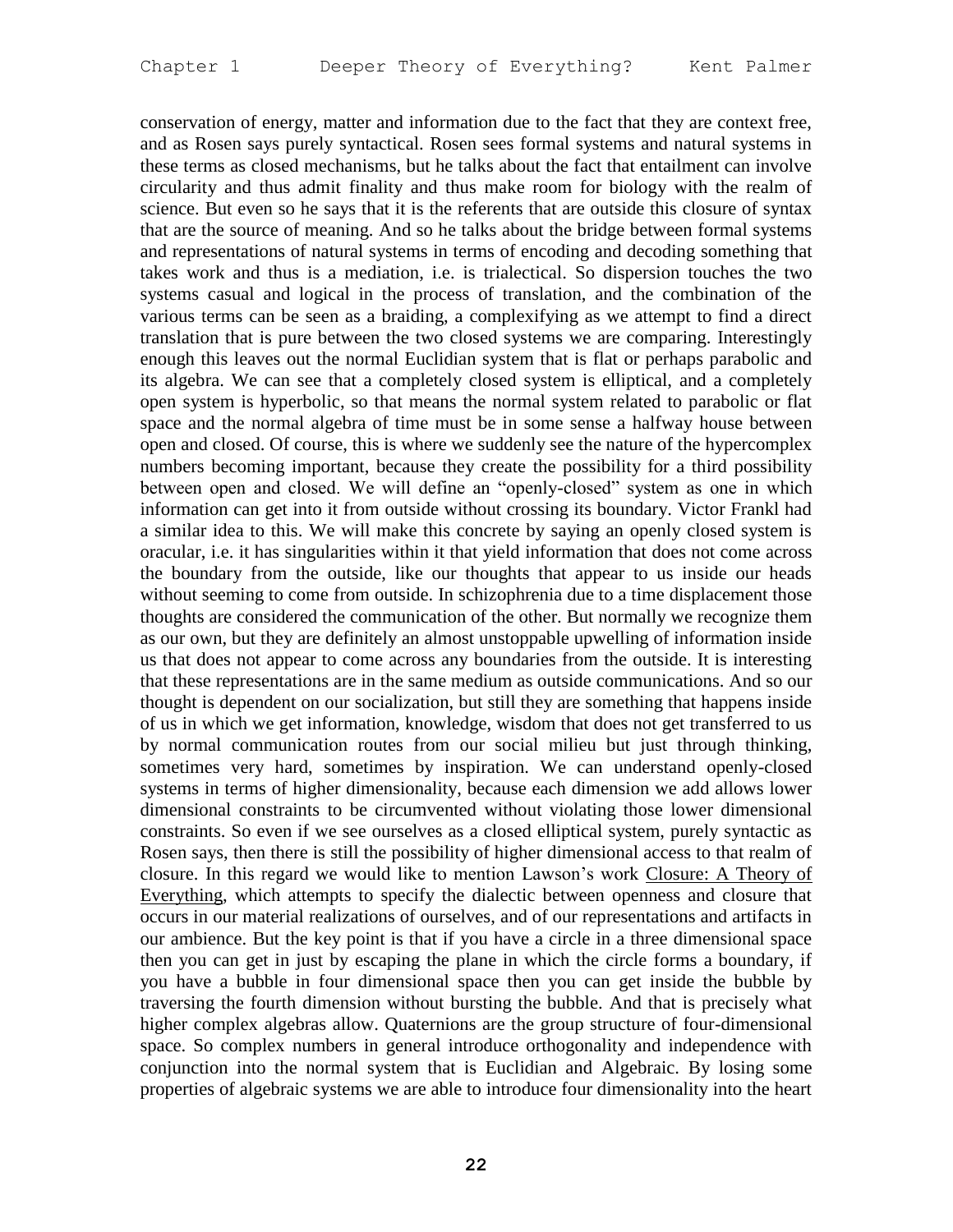of this system and thus allow oracles to appear as singularities within that system. This also opens up the possibility of the special systems, which have been described elsewhere as Dissiaptive Ordering ala Prigogine that are related to conjugate complex numbers, Autopoietic Symbiotic ala Maturana and Varella (corrected by staying true to the mathematics of non-commutative Quaternions), and Reflexive Social ala John O'Malley and Barry Sandywell that are expressed by the non-associative Octonions. This series ends with the Sedenions that lose the division property and are the image of the Emergent Meta-system embracing all the prior levels of hyper-complexity in a single natural cycle of relaxation from high anomalous organization. All of these Special Systems are selforganizing. And Self organization is seen as the property of knots, they are organized against themselves. Most knots are hyperbolic. And most knots are merely braided tangles that have been reconnected at their ends to form a continuous loop with the discrete but movable points of crossing as a natural digitalization. Thus we see suddenly the reason that the Lie algebras are associated with the divergence of the hyperbolic, because for organization there is both braiding and unbraiding and this happens at the level of association. Note that Category Theory is associative and not commutative and so it describes a lot of math but not non-associative math. When you lose the associative property then it matters who sets next to whom at the dinner party. In other words it is only when you lose the associative property, and thus go outside of Category Theory confines that we get social phenomena. So Category Theory cannot describe everything in the Nomos.

But it is interesting that prior to the establishment of the special systems based on Euclidian Geometry and Normal Algebra by the introduction of the imaginary levels there is already the three primal kinds of system at play. And it is of interest that we an see all three of these as playing a part in the arising of the Dissipative Structures that are negatively entropic described by Prigogine. First of all Dissipative Structures have boundaries and tend to be convex and closed partitioning themselves into the realm already encompassed by their expanding boundary and the ambience which they are gobbling up and transforming into their own organization. That organization tends to come from a singularity inside the territory of the dissipative structure and seems to emanate outward. Thus in some sense they are openly-closed with regard to the incursion of organizational patterning. But at the boundary where they are converting their environment into themselves we get a hyperbolic wave that is unbraiding what ever organization there is in the environment and re-braiding it into the organization that is inside the dissipative ordering special system. Thus the Dissipative Ordering special system can be seen as an interesting combination of the three archetypal systems that appear with the deconstruction of the ideal system into the meta-systemic field through the violation of the independence of the four Aitions. And then once you have the Dissipative Ordering Special System that combines these three archetypes of the system together in a special configuration, then we can begin conjuncting them to get the Autopoietic Symbiotic Special System and the Reflexive Social Special System. So although we see that the character of these special systems is dictated by the hypercomplex algebras and other mathematical or physical anomalies like non-orientable surfaces, or Solitonic solutions to physical equations, or in number theory the perfect, amicable, and sociable numbers, the very first special system actually is a combination of the three primal systems images that appear in the meta-system breakdown we see in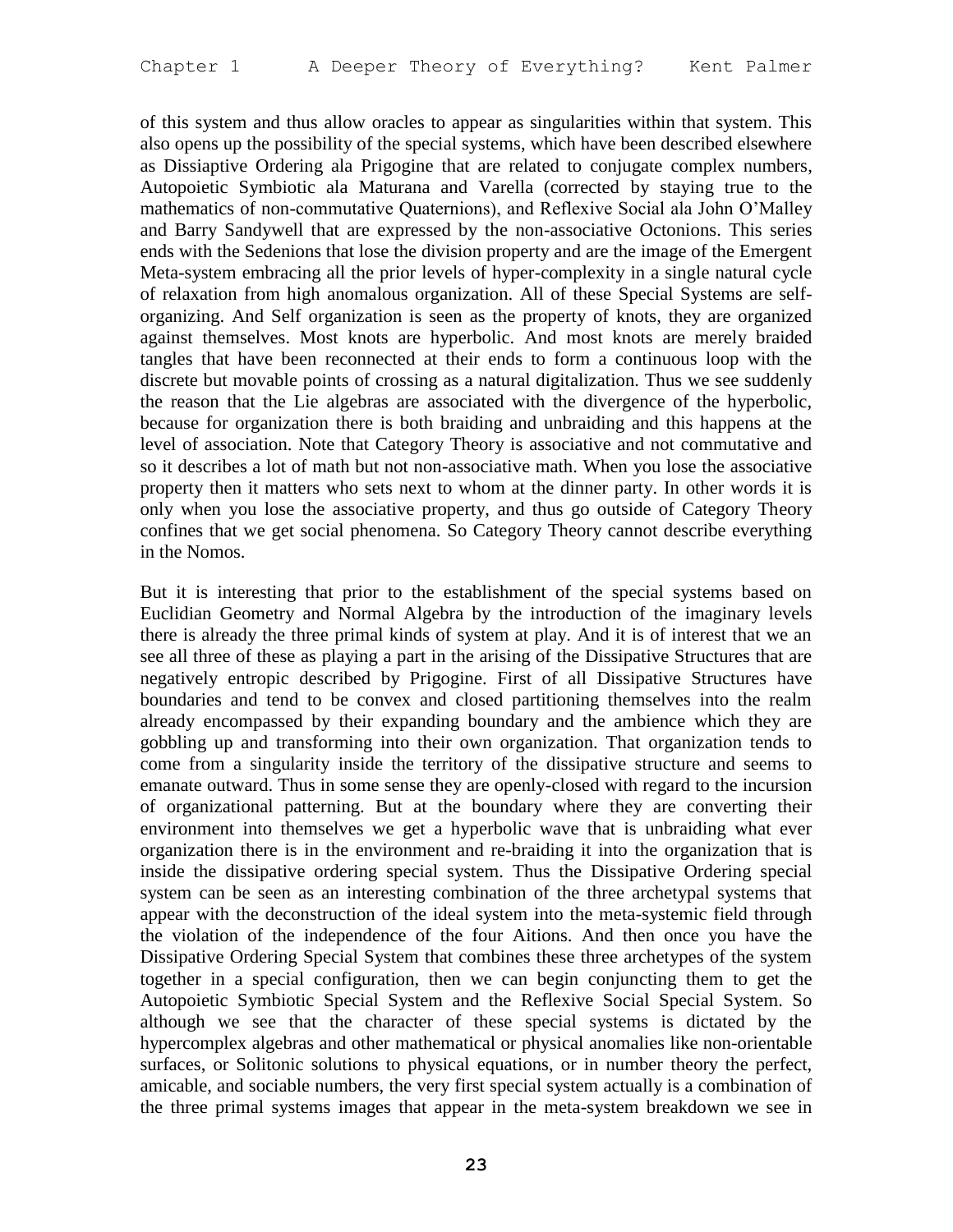## Geometry and Algebra.

What conclusions can we draw from this finding that the conjunction of the archetypal systems within the meta-system is the basis of the second order geometric-algebraic (Complex-plane and Mobius strip) anomalous system beyond the real numbers that expresses itself physically as a soliton. What we see is that these meta-systems like language and the ambience are formalizable because mathematics has already done it. However they are merely contrary to our expectations in their composure. We expect normal algebra and Euclidian geometry. They are Newtonian and all we need is calculus to make sense of that worlds physical phenomena. But as soon as we go into relativity theory and quantum mechanics then the assumed structures of experience are brought into question in a fundamental way. So we need to understand the structures of the metasystemic field after the breakdown of the axiomatic platform through the attempt to systematize it through itself. Basically as shown in my dissertation axiomatic platforms need to systematize each other and not themselves if we want to avoid these problems, but then the meta-system becomes the medium through which the axiomatic platforms communicate. That communication needs to be translated. And it is the meta-system that provides the lines of communication and all the resources that the entailment systems built on the axiomatic platforms need to carry out their building programs that produce theorems from premises and lemmas along the way. And we can see that they can be used to model each other as Rosen says, and we can use Category theory as a basis for understanding that modeling itself. But we have learned that Category theory itself has its limitations, in as much as it assumes at least the associative property and we do not always have that property when non-associative algebras are found and even zero divisors appear.

When we separate out the meta-system, from the mass, from the inverse dual of Being which is Beyng (the province of sematic value), and we recognize both the meta-levels of Being and the Peirce/Fuller principles then suddenly we have a much wider field to understand anomalies such as the Special Systems and how they can arise when the various primal systems are configured to work together in the dissipative special system, that is then conjuncted together in twos and fours to give rise to the autopoietic and reflexive special system. And just as Rosen wanted to increase the scope of science by including richer forms of entailment which allow us to define component structure and function, so to we can understand it even better if we recognize the formalizations that we already have of the meta-system and put them to use in our modeling endeavors. Those models are not going to be necessarily commutative, and associative, and they are not going to necessarily be just open or closed, but rather than recursion (extension) we will have to recognize the *incursion* (intension) of self-organization within the openly-closed system at some dimensionality, and the way we understand the dimensionalities concrete embodiments is through the hierarchy of the schemas. However, all the relations between the various schemas are conjunctive, and so they form an autopoietic and reflexive ring. They are the medium that gets warped as we go from Hyperbolic (animism? capitalism?) to Euclidian (flat or parabolic, resource, and commons stewardship; See William Corlett's Community without Unity; mythopoietic polytheistic with service of the gods?) or Elliptical (monotheistic, totalitarian, as communist or fascist extremes?). Anticipative systems that are living, conscious, and social at once are parabolic within the time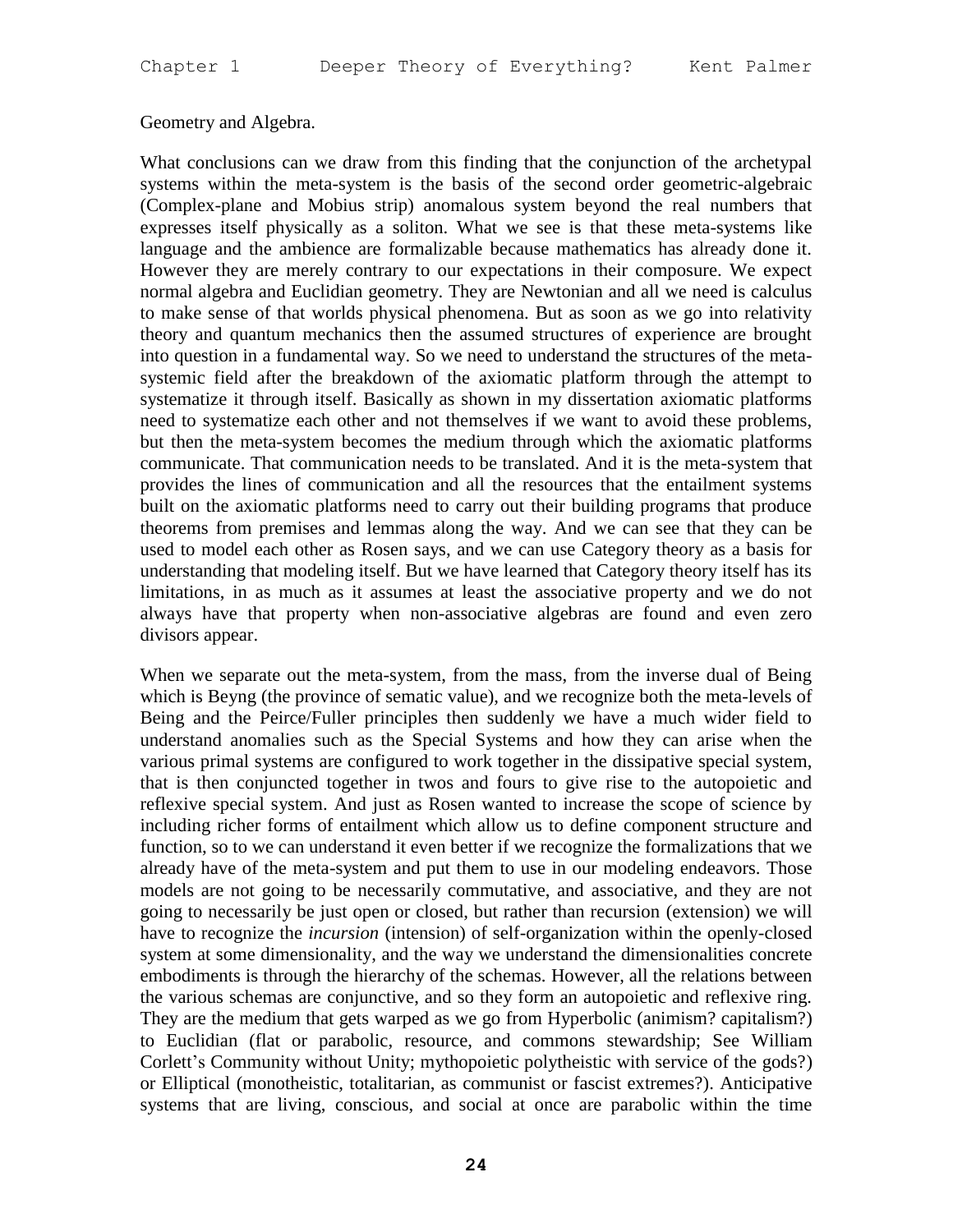dimensions. Our bias is toward anticipatory systems because for us as Heidegger says the future takes predominance. But in past Indo-European societies which had no differentiation between past and future but only peterite or closed and still open, the parabola was toward the past as seen in the orlog, the sedimentation of what has happened that can be remembered and recalled from forgetfulness and oblivion. Science has opened up the past far more than it has opened up the future even though we are predominately future oriented in our time, i.e. oriented towards progress, toward process improvement.

At this point it is worthwhile mentioning that in Heidegger's Being and Time there is an unexpected mapping between existentials and ecstatic horizons of time. Essentially understanding (verstehen) is projection which is mapped to the future, and foundness (befindlichkeit) is thrownness which is mapped to the past. The problem comes with the mapping of fallenness (verfallen) to the present because this is the obverse of the three existentials that include discourse (rede) which appear negatively as idle-talk, ambiguity and curiosity. This means the existential of discourse (rede) does not bet mapped to a horizon of time, and what is mapped to the present is a mixture of the existential in their negations. This is a curious asymmetry between the existentials and the temporal horizons. It is possible to explain this asymmetry if there is a fourth moment of time which is the virtual co-now related to mythos which is related to discourse. This makes sense if there are four moments of time and we have transitioned out of the metaphysical to the heterochronic era. But within the context of Being and Time as an example of an attempt to end metaphysics it does not make much sense because existentials do not line up with temporal ecstatic horizons as we would expect. In the secondary literature on Heidegger I have not seen anyone mention this anomaly. But this is another example of an anomaly that sends us into a meta-system. There are three major existenitals and three major temporal ecstasies and we would expect them to be related to each other, but instead there is an asymmetry in Heidegger's view between them that suggests that there is a fourth moment of time.

The deeper theory of everything must depend on the opening up of these hither to ignored or closed realms of inquiry that are broader. Depth is dependent on the broadness of our thinking and the founding of the theories of the schemas on what twentieth century mathematics found to be the structure of the Nomos which is far more variegated than we expected. A broad overview of mathematics now shows us that we have a wide range of possible nomic models to use to support our theorizing, and it is the anomalous parts of that structure that are the most valuable as a explanatory basis, for local phenomena that violate global push toward entropy. If we are going to understand that and how the schematic tattvas play a role in giving those special systems viability by combining the tattvas via linkage propositions, and synthesizing artificial schematic configurations to test via simulation so that we design out of the tatvic building blocks types of artificial systems that never existed in nature, as we do all the time when we produce cultural artifacts. But so far all those cultural artifacts have to be maintained by us and none of them are even autonomic.

We must distinguish entailment from explanation and realize that the depth of entailment does not necessarily equal depth of explanation. Strevens has given us a view of depth of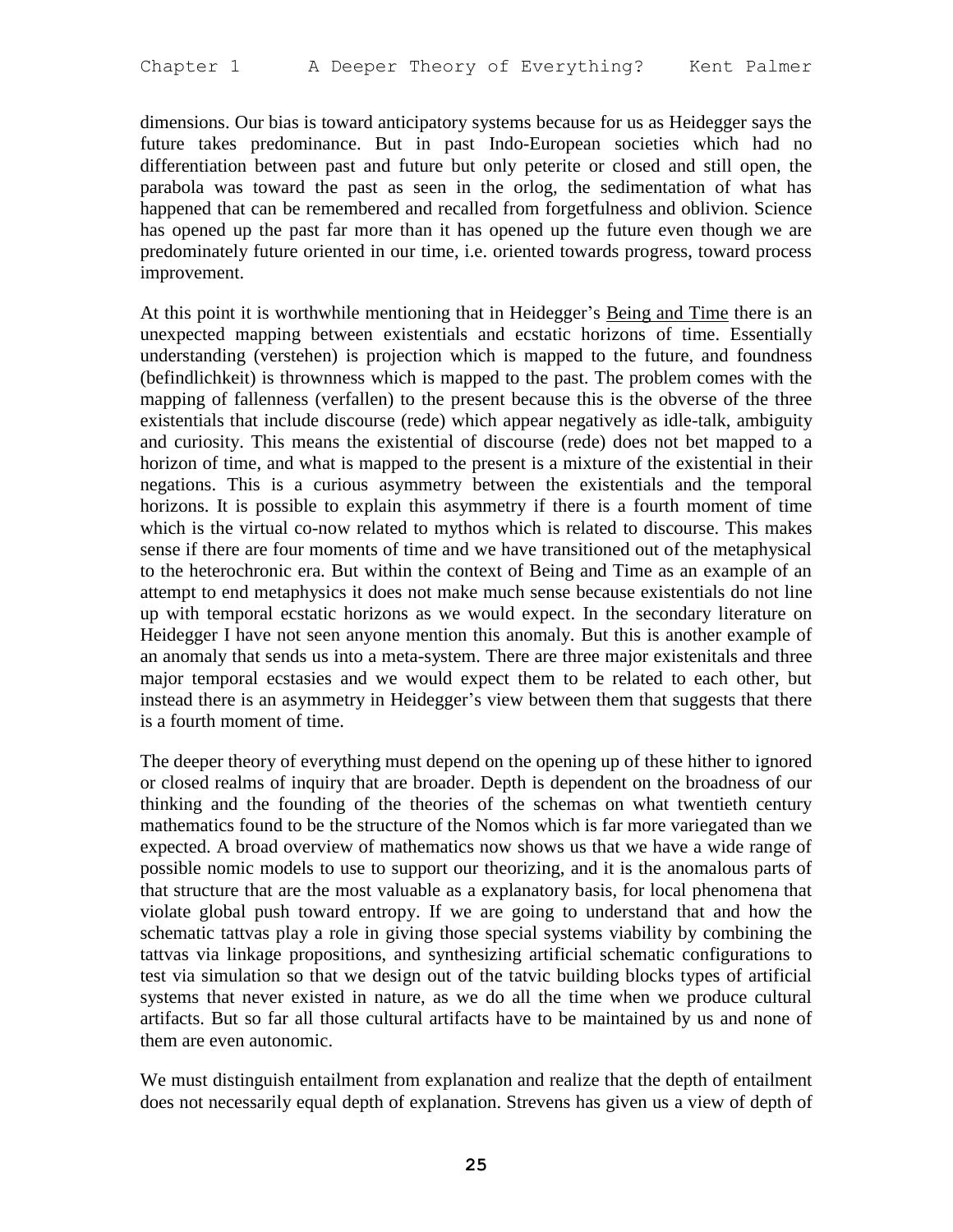explanation independent from depth of entailment in his book Depth. The link between theory, and mathematics and empirical evidence in formal models is only there as a means to explanation and in some cases prediction for simple mechanistic systems. Autopoietic Systems are mostly closed except for perturbations and their oracles and thus not predictable in a mechanistic fashion. Reflexive systems are even less predictable. Basically we move from determinism to probabilities to fuzzy possibilities to propensities as we move up the hierarchy of the Special Systems. Normal mechanistic systems are determinate and can be predicted deterministically by calculus according to the Newtonian methods. Dissipative Structures are probabilistic, Autopoietic Systems are rough fuzzy, and only understandable through possibilities and fuzzy minima across alternative universes. Reflexive Social systems are based on propensities and the habitus. At the emergent meta-system level we have singularities that exist as zero divisors which is the level of Ultra Being and the phase transition to existence. All the various Special System are in fact images of existence rather than the illusions of Being, but when we look at them from the view point of Being then we see them in terms of the different kind of mathematics that are available for trying to understand these various kinds of special system. Different kinds of mathematics become relevant at the various levels and are associated with the meta-levels of Being.

It should be noted that normally the kinds of Being and the Peirce/Fuller principles are interleaved with each other, just as the kinds of Being are often seen as interleaving with the special systems or the roots of Being. The interleaving with the roots of Being allows us to describe sources of Being in Indo-European language, the interleaving with the principles allows us to describe the limits of the nomos, and the interleaving with the special systems allows us to describe the anomalies in the physus (or more properly phusis). So the meta-levels of Being span the three regions of Logos/Nomos/Physus. However it is only when we treat the Peirce/Fuller principles as orthogonal to the kinds of Being and see category theory as the various meta-levels of the relata that the design field is revealed within which all schematic configurations of tattvas and their linkages and their syntheses must be actualized.

The deeper explanation that is possible is in my own opinion related to this field of schematic design possibilities that comes to full fruition only at the level of Hyper Being or Difference via the quadralectic based on the unfolding of monolectic, dialectic and trialectic to the next level beyond that envisaged by Hegel but which we see worked out in Blake as the Four Zoas.

Appendix: addition of hypothetical schemas to linkage propositions of Len Troncale

See "Elaborating Linkage Propositions with Linkage Hypotheses based on General Schemas Theory, Special Systems Theory, and Emergent Meta-systems Theory"

#### https://www.mediafire.com/?f25c6v87qai72c4

Len Troncale has produced a draft series of Linkage Propositions to which elaborations have been added in italics based on General Schemas Theory and Special Systems Theory. Kent Palmer developed General Schemas Theory and Special Systems Theory as well as Emergent Meta-systems theory independently. See http://kentpalmer.info This elaboration shows the relation between Troncale's Linkage Propositions and the theories of Kent Palmer expressed as Linkage Hypotheses.